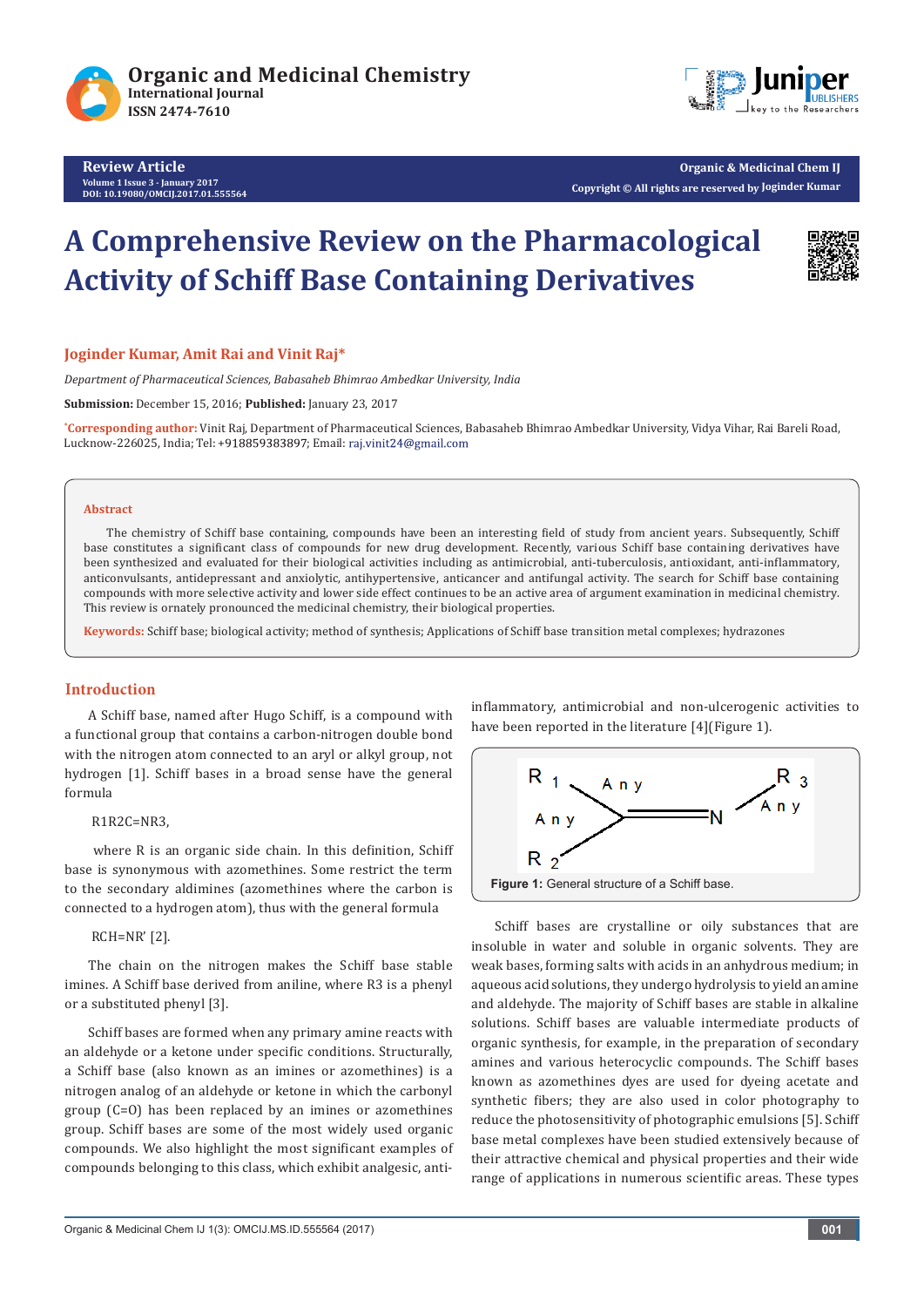of complexes have been vigorously explored in recent years and such studies have been the subject of many papers and reviews. Many of them are centered on the catalytic activity of Schiff base complexes in a large number of homogeneous and heterogeneous reactions.

#### **Synthesis of Schiff base**

Schiff bases can be synthesized from an aromatic amine and a carbonyl compound by nucleophilic addition forming a hemiaminal, followed by a dehydration to generate an imines. In a typical reaction, 4, 4,-diamino diphenyl ether reacts with o-vanillin [6](Figure 2).



#### **Synthesis of Schiff base from Aldehydes and Ketones**

The first step of the mechanism generates a carbocation. This reacts with the lone pair of electrons on the nitrogen in the amine. The unstable product of this step is stabilized by the loss of an equivalent of water from the molecule, to form a Schiff base as shown below (Figures 3 & 4). Actually another name for an imines functional group, in biochemistry a Schiff base is formed by the condensation of an amine group with the carbonyl group of an aldehyde or ketone. Since the nitrogen of the resulting bond has basic character (indicated by the lone pair shown explicitly on the nitrogen atom in the (Figure 5) it can take up a proton to form the conjugate acid of the Schiff base, or the protonated Schiff base. The formation of a Schiff base and its functionality are important in the mechanism of a number of enzymes, including that of aldolase and those, like aminotransferases, using pyridoxal phosphate as a cofactor.





In general, the primary amine is the amino group of a lysine residue. Another important example of the biological function of a Schiff base is provided by bacteriorhodopsin, a light-driven proton pump. The reversible protonation of the Schiff base is central to the proton pumping mechanism of this remarkable energy-transducing molecule. The (Figure 6) below shows a plausible scheme for the formation of a Schiff base in the context of the active site of an enzyme. Basic groups on the enzyme are represented as B-Enz, and acidic groups as +HB-Enz. It is important for the amine in this mechanism to be in its unprotonated, basic form since it is the nucleophile attacking the electrophilic carbonyl carbon. A protonated amine would not act as a nucleophile. The intermediate produced in the first step is termed a carbinolamine. Note also that the scheme is shown results in the direct production of the protonated form of the Schiff base [7].



#### **Hydrazones**

 are close relatives to imines, but are not abundantly in biological molecules. Hydrazones are formed in reactions between aldehydes/ketones and hydrazines, a functional group containing a nitrogen-nitrogen bond (Figure 7).



Another important example of Schiff base formation in biological chemistry involves carbon-carbon bond-forming reactions catalyzed by enzymes called aldolase. In an aldol reaction, two carbonyl-containing compounds condense to form a single molecule. A key step in this process is the formation of a Schiff base between one of the reactants and a lysine in the active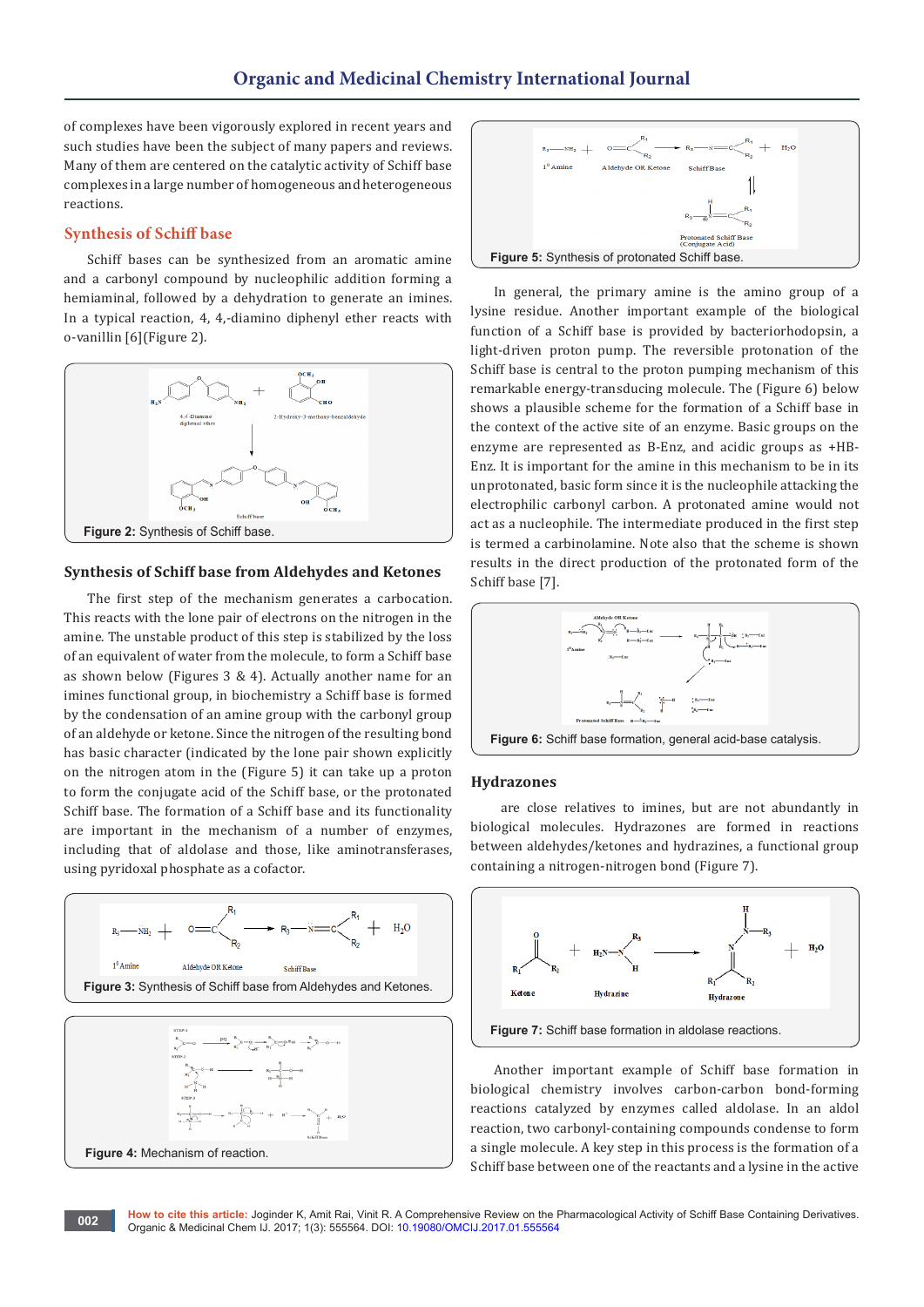site of the enzyme. For example, when plants convert carbon in the form of  $\mathfrak{CO}_2$  into carbohydrate, one of the early reactions that take place is the condensation of the four-carbon sugar erythrose-4-phosphate (E4P) with dihydroxyacetone phosphate (DHAP) to form the seven-carbon sugar sedoheptulose-1, 7-bisphosphate (Figure 8).



The DHAP substrate binds to the enzyme first, and forms a Schiff base with a specific active site lysine residue (Figure 9). When we study this reaction in its entirety and see how the formation of the Schiff base is a critical part of the enzyme's catalytic strategy. The e-amino group of an active site lysine residue reacts with the carbonyl C of sedoheptulose-7-phosphate to form a protonated Schiff base intermediate [8] (Figure 10).



# **Figure 10:** Formation of Protonated intermediate Schiff base.

## **Literature Review on Schiff Base and Hydrazones**

### **Introduction of Schiff Base**

Schiff base metal complexes have been studied extensively because of their attractive chemical and physical properties and their wide range of applications in numerous scientific areas. These types of complexes have been vigorously explored in recent years and such studies have been the subject of many papers and reviews. Many of them are centered on the catalytic activity of Schiff base complexes in a large number of homogeneous and heterogeneous reactions.

#### **Schiff base ligands**

The presence of a lone pair of electrons in a sp2 hybridized orbital of the nitrogen atom of the azomethines group is of considerable chemical importance and impart excellent chelating ability especially when used in combination with one or more donor atoms close to the azomethines group. Examples of a few compounds are given in (Figure 1). This chelating ability of the Schiff bases combined with the ease of preparation and flexibility in varying the chemical environment about the C=N group makes it an interesting ligand in coordination chemistry (Figure 11). When an aldehyde is a salicylaldehyde derivative and the amine is a diamine derivative, the condensation produces interesting  $N_2O_2$  Schiff base compounds (Figure 12). The so called salen ligands are very much like porphyries and, unlike the latter, can be easily prepared.



**Figure 11:** Schiff base ligands.



#### **Schiff base transition metal complex and its activity**

*Cozzi et al*. [9], (2004) in his review has outlined five synthetic routes that are commonly employed for the preparation of Schiff base metal complexes and these are depicted in (Figure13). Route 1 involves the use of metal alkoxides (M (OR) n). Alkoxides of early transition metals  $(M = Ti, Zr)$ , are commercially available and easy to handle. The use of other alkoxides derivatives is not easy, particularly in the case of highly moisture-sensitive derivatives of lanthanides. Metal amides M (NMe2)4 (M = Ti, Zr) are also employed as the precursors in the preparation of Schiff base metal complexes (Route 2). The reaction occurs via the elimination of the acidic phenolic proton of the Schiff bases through the formation of volatile NHMe2. Other synthetic routes include treatment of metal alkyl complexes with Schiff bases (Route 3) or treatment of the Schiff base with the corresponding metal acetate under reflux conditions (Route 4). The synthetic scheme presented in route 5 which is quite effective in obtaining salen-type metal complexes consists of a two-step reaction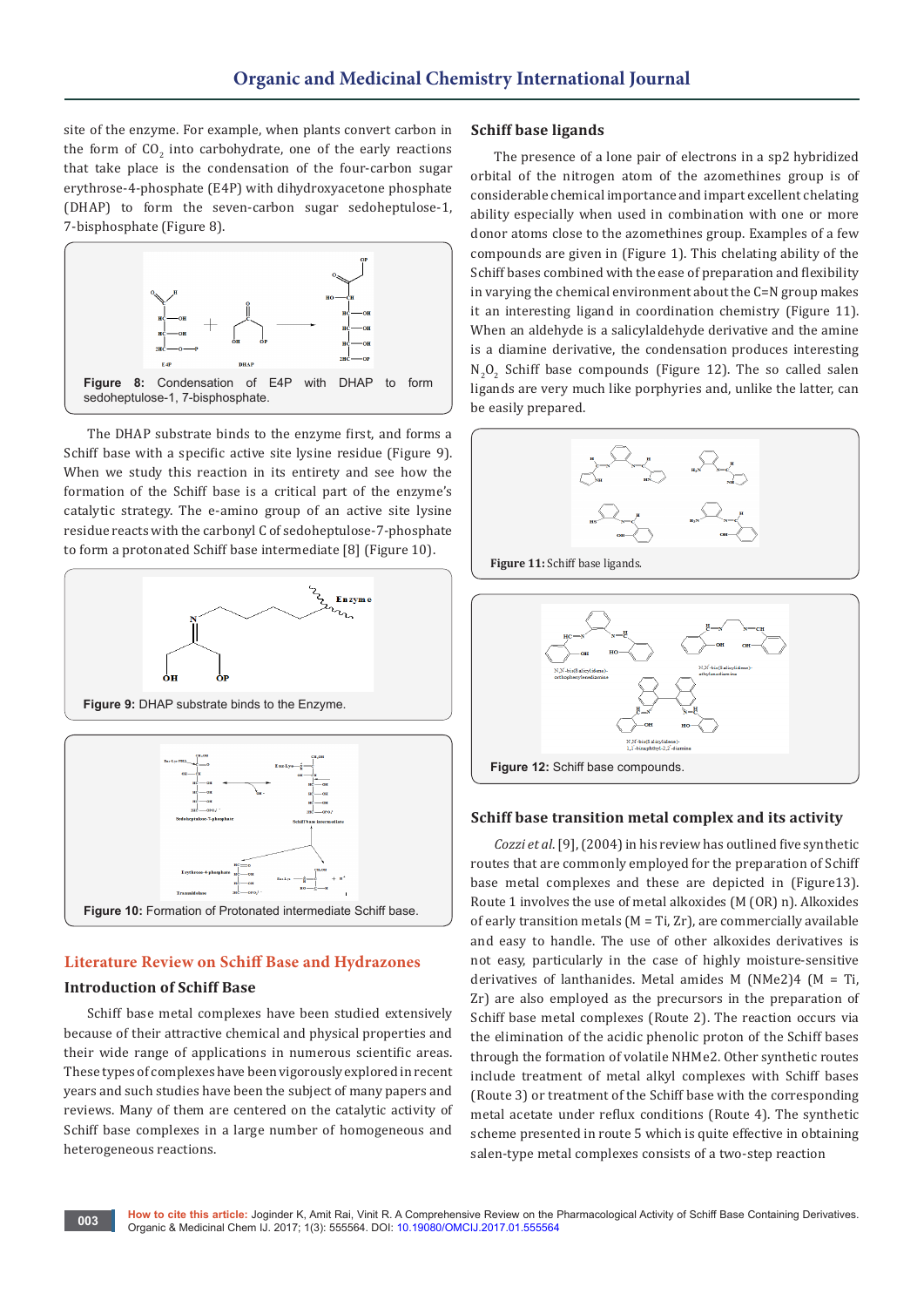

involving the deprotonation of the Schiff bases followed by reaction with metal halides.

Dong-Hoon Won *et al*. [10], (2006) have studied the synthesis and crystal structure of the following Schiff base (Figure 14) macro cycles bearing thiophene. Ibrahim, Sharif *et al*. [11], (2007) have reported the synthesis, characterization of Schiff base (Figure 15) which can be used as fluorometric analytical reagents. Gudasi *et al*. [12], (2006) have reported the synthesis, characterization and biological activity of dioxouranium (II) and thorium (IV) complexe of Schiff base derived from 2-amino pyridine and acetophenones. (Figure 16), More et al. [13], (2006) have reported the synthesis of the following Schiff base. These authors have studied the proton ligand stability constant of the Schiff base and the formation of the constant of their transition metal complexes (Figure 17).



#### **Schiff base electrochemical properties**

Kulkarni *et al*. [14], (2009) have synthesized Schiff base and studied the electrochemical properties of their complexes. (Figure 18), N Raman et al. [15], (2003) have synthesis, characterization and electrochemical behavior of Cu(II), Co(II), Ni(II) and Zn(II) complexes derived from acetyl acetone and p-anisidine were reported. These authors have observed that the complexes synthesized by them show fairly good antimicrobial activity. (Figure 19), Farias and Bastos *et al*. [16], (2009) have studied the electro chemical behavior of copper (II) complexes of the Schiff ,base N, N-ethylene bis (salicylidimine) in aqueous phosphate (pH 7) by photographic and voltammetric techniques at a mercury electrode. It is a symmetrical molecule and exhibits chiral properties (Figure 20).



**How to cite this article:** Joginder K, Amit Rai, Vinit R. A Comprehensive Review on the Pharmacological Activity of Schiff Base Containing Derivatives. Organic & Medicinal Chem IJ. 2017; 1(3): 555564. DOI: [10.19080/OMCIJ.2017.01.555564](http://dx.doi.org/10.19080/omcij.2017.01.555564
) **<sup>004</sup>**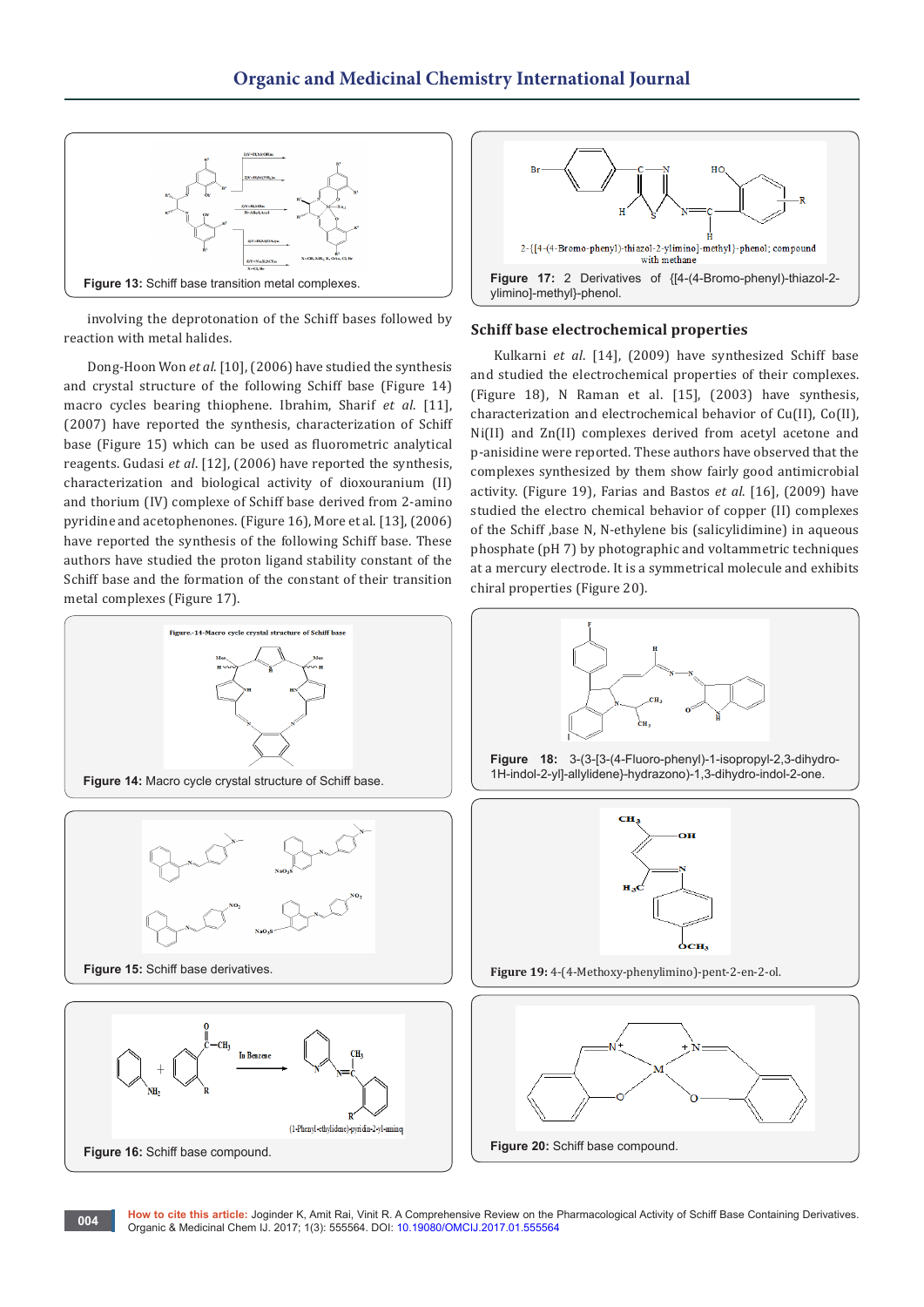#### **Linear and non-linear optical properties**

Iran Sheikhshoaie and Saeedina et al. [17], (2010) have reported the synthesis, characterization and nonlinear optical properties of the following four Schiff bases (Figure 21). Gao and Zheng et al. [18], (2002) have reported the synthesis, of optically active Schiff base ligand derived from the condensation of 2-hydroxyacetophenone and 1,2-diaminocyclohexane (Figure 22).





#### **Applications of Schiff base transition metal complexes**

I. Schiff base transition metal complexes in catalysis: A discussion on the catalytic activity of Schiff base metal complexes in various reactions are outlined in this section.

**II. Oxidation reactions:** Uchida and Katsuki *et al.*  [19], (2001) reported the activity of cationic cobalt (III) salen complexes in Baeyer–Villiger oxidation of 3-phenyl cyclobutanone with  $\text{H}_{\text{2}}\text{O}_{\text{2}}$  or urea-hydrogen peroxide adduct. The analogous [Zr(salen)] catalysts are also active in Baeyer– Villiger oxidation of cyclobutanone derivatives to produce lactones in 75–99% yields and 69–78%in the presence of H2O2 as an oxidant [20]. Reddy and Thornon et al. [21], (1992) reported that complexes (1) and (2) in (Figure 23) catalyze the oxidation of a range of ketone silylenol ethers to give α-hydroxyketones using iodosylbenzene as oxidant in acetonitrile at room temperature. Later, Waldemar *et al.*  [22] (1998) showed that (1) also catalyzes the asymmetric oxidation of silyl ketene acetals in high enantioselectivity. Nakajima *et al.* [23], 1986 studied the application of chiral Schiff base complexes in enantioselectivity sulfide oxidations. Using tetra dentate Schiff base-oxovanadium (IV) complex, (Figure 24), as catalyst, they could achieve an enantioselectivity of 42% in the oxidation of methylphenyl sulfide to the corresponding sulfoxide.





**III. Epoxidation reactions:** Katsuki *et al.* [24-26] introduced the second-generation Mn-(salen) catalysts have surpassed Jacobsen's catalyst in terms of selectivity and activity, but they are not as synthetically accessible, and this has limited their application. (Figure 25), Zhao *et al.* [27], (1996)The manganese Schiff base chelate, synthesized by exhibit moderate asymmetric induction (31–74%) in the epoxidation of decahydronaphthalene with higher turnover number 2728, (Figure 26).



**IV. Polymerization reactions:** Aluminum complexes of a series of tridentate Schiff base ligands were found to catalyze the polymerization of ethylene [28] (Figure 27). A number of pyridyl bis(imide) complexes and phenoxy imines complexes are used as catalysts in the polymerization of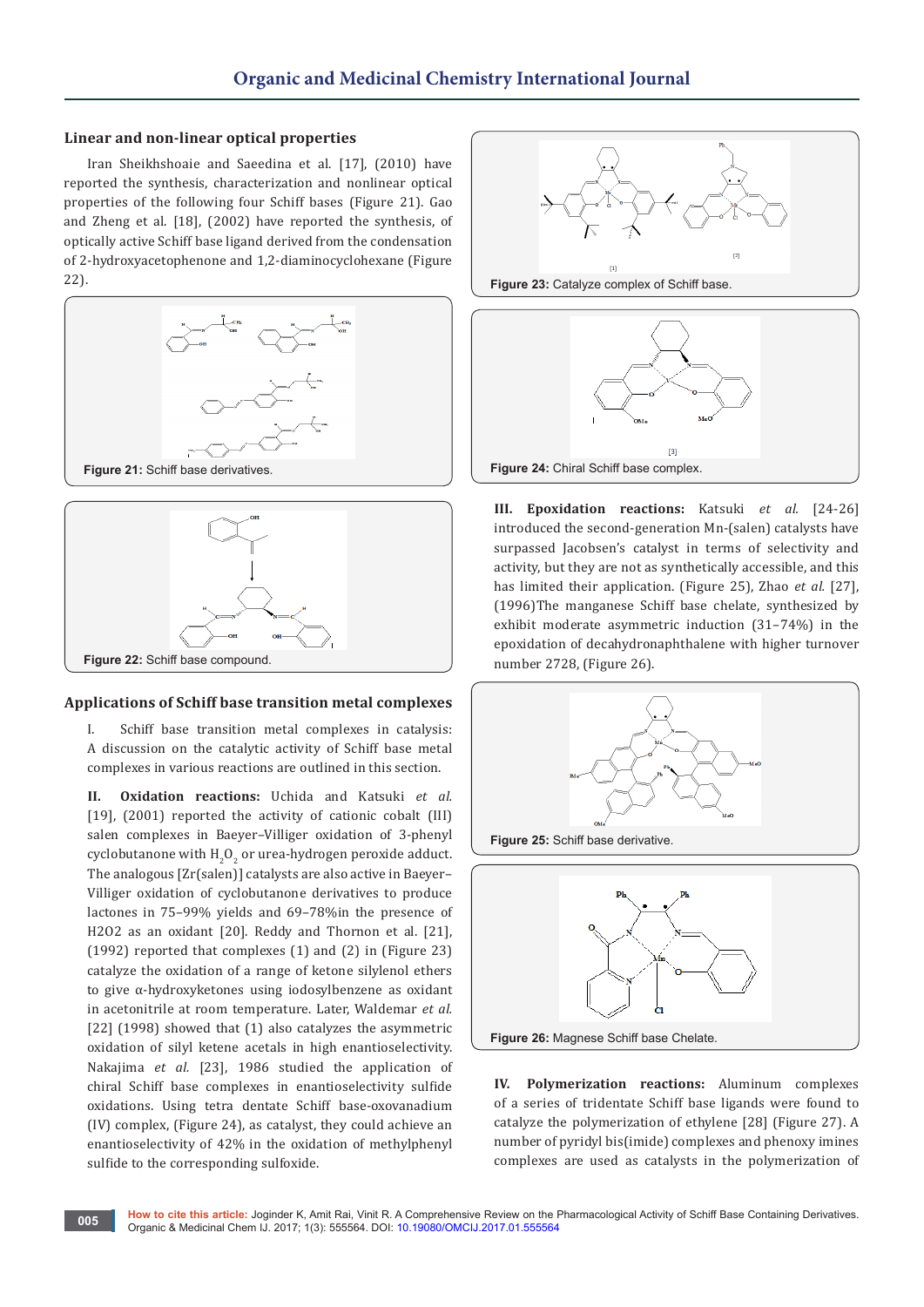ethylene [29-32]. Pyridine bis(imines) complexes of iron(III) and cobalt(II) show significant activity in the polymerization of ethylene and copolymerization of ethylene with 1-hexene [33].



**V. Hydrogenation reactions:** Venkatachalam *et al.*  [34], (2006) also reported the transfer hydrogenation of imines to amines mediated by ruthenium (III) bis-bidentate Schiff base complexes. The catalytic activity in the transfer hydrogenation of aliphatic and aromatic ketones in the presence of isopropanol and KOH has been investigated with ruthenium(III) Schiff base complexes of general formula  $[RuX(EPh3)(LL')]$  where  $X = Cl$  or Br,  $E = P$  or As and  $LL' =$ [ONNO] donor of the heterocyclic Schiff base ligands [35] (Figure 28).



# **Biological Activity of Schiff base and Hydrazones Analgesic, Anti-inflammatory activity**

Sondhi *et al.* [36], (2006) reported the synthesis of N-(acridin-9-yl)-4 (benzo[d]imidazol/oxazol-2-yl) benzamides Schiff bases which exhibit analgesic and anti-inflammatory activity. Chinnasamy *et al.* [37], (2010) reported the synthesis of series of novel Schiff bases of Isatin. 3-(4-(4-Hydroxy-3 methoxylbenzylideneamino) phenyl amino) indoline-2-one exhibited better analgesic activity when compared to standard pentazocine. Bhandari *et al.* [38], (2008) Schiff bases derived from 2-[(2,6-dichloroanilino) phenyl] acetic acid (Diclofenac acid) XVI was synthesized and studied for their anti-inflammatory, analgesic and ulcerogenic activities (Figure 29-32).





**Figure 30:** Schiff base compounds.





Bawa and Kumar *et al.* [39], (2009) have synthesized Schiff base of 8-methyl-tetrazolo [1,5-a] Quinoline and evaluated their anti-inflammatory and antimicrobial activities. Lima et al. [40], (2000) have synthesized [(4-dimethylamino benzylidene-3-(3, 4-methylenedioxyphenyl) propionylhydrazine] was more potent than dipyrone and indomethacin are used as standard antiinflammatory / antinociceptive drugs. Panneerselvam et al. [41], (2009) have been synthesized 4-(2-aminophenyl)-morph lines Schiff base and studied for their analgesic, anti-inflammatory, antibacterial and antifungal activities (Figures 33 & 34).



**How to cite this article:** Joginder K, Amit Rai, Vinit R. A Comprehensive Review on the Pharmacological Activity of Schiff Base Containing Derivatives. **Organic & Medicinal Chem IJ. 2017; 1(3): 555564. DOI: [10.19080/OMCIJ.2017.01.555564](http://dx.doi.org/10.19080/omcij.2017.01.555564
)**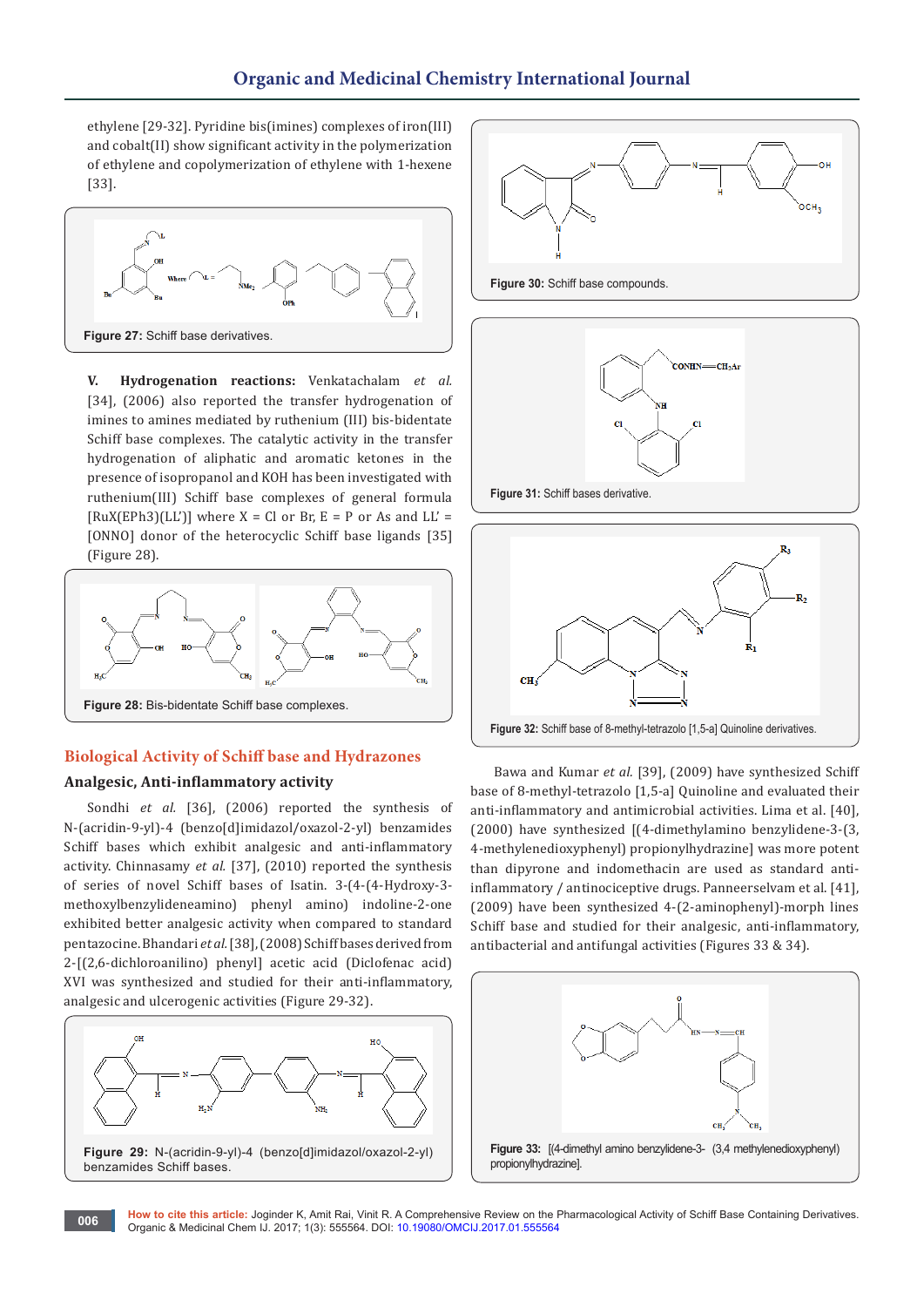

#### **Antimicrobial activity**

N Raman *et al.* [42], (2007) synthesized a series of transition metal complex of Cu(II), Ni(II), Co(II), Mn(II), Zn(II), VO(IV), Hg(II) and Cd(II) from the Schiff base (L) derived from 4-aminoantipyrine, 3-hydroxy-4-nitrobenaldehyde and o-phenylenediamine which have DNA cleavage activity and antimicrobial activity against Salmonella typhi, Staphylococcus aureus , E. coli, B. subtilis by the well diffusion method. G. Nageswara Reddy et al. [43], (2011) synthesized and investigated of new Schiff base and its solid metal complexes derived from p-Toluichydrazide and 2-hydroxy-3-methoxy benzaldehyde (OVPTH) by using modified Sand Mayer's method. The compound has antimicrobial activity against *Salmonella typhi, Enterococcus faecailis* and, *E. coli* (Figures 35-37).







Muhammad *et al.* [44], (2011) a series of binuclear Schiff base derived from 1,5-diaminonaphthalene, glyxol/ biacetyl and 2-aminophenol. The Schiff bases their complexes have been screened for their in vitro (*Staphylococcus aureus, E. coli, B. subtilis* and *Klebsilla pneumonia*) activity by paper disc method, it result confirms the binuclear complexes are more potent than free ligands. (Figure 38), Muhammad Aqeel Ashraf *et al*. [44], (2012) synthesized three new series of biologically active amino substituted Schiff base with general formula  $\mathsf{R}_{\mathsf{1}}\mathsf{N}\texttt{=}\mathsf{CHR}_{\mathsf{2}'}$ 



Here, R<sub>1</sub>=2-amino-benzthiazole, 4-amino-salicylic acid and 4-aminophenol,  $R_2$ =4-chloro-benzaldehyde, 2- chlorobenzaldehyde, salicylaldehyde, vanillin and benzaldehyde were synthesized by the reaction of three different amino substituted compounds and substituted aldehyde in ethanol. The free ligand and their metal complexes have been screened for their in vitro biological activity against bacteria, fungi and yeast (Figure 39).



Kucukguzel *et al.* [45], (2002) have synthesized'-(4 methoxybenzamido) benzoyl] -2-[(5-nitro-2-furyl) methylene] hydrazine inhibited the growth of several bacteria and fungi. Mamolo M G *et al*. [46], (2003) have prepared some 5-Bromoimidazo [1, 2-a] pyridine-2-carboxylic acid benzylidene hydrazide and screened their antimicrobial activity. Sari *et al.* [47], (2003) have reported the synthesis and antibacterial activities of some new amino acid Schiff base. Daniel Thangadurai *et al.* [48], (2003) have reported the synthesis and antibacterial activities of chiral Schiff base Ruthenium (III) complex. The catalytic and antibacterial activities of these compounds have also been reported (Figures 40-43).

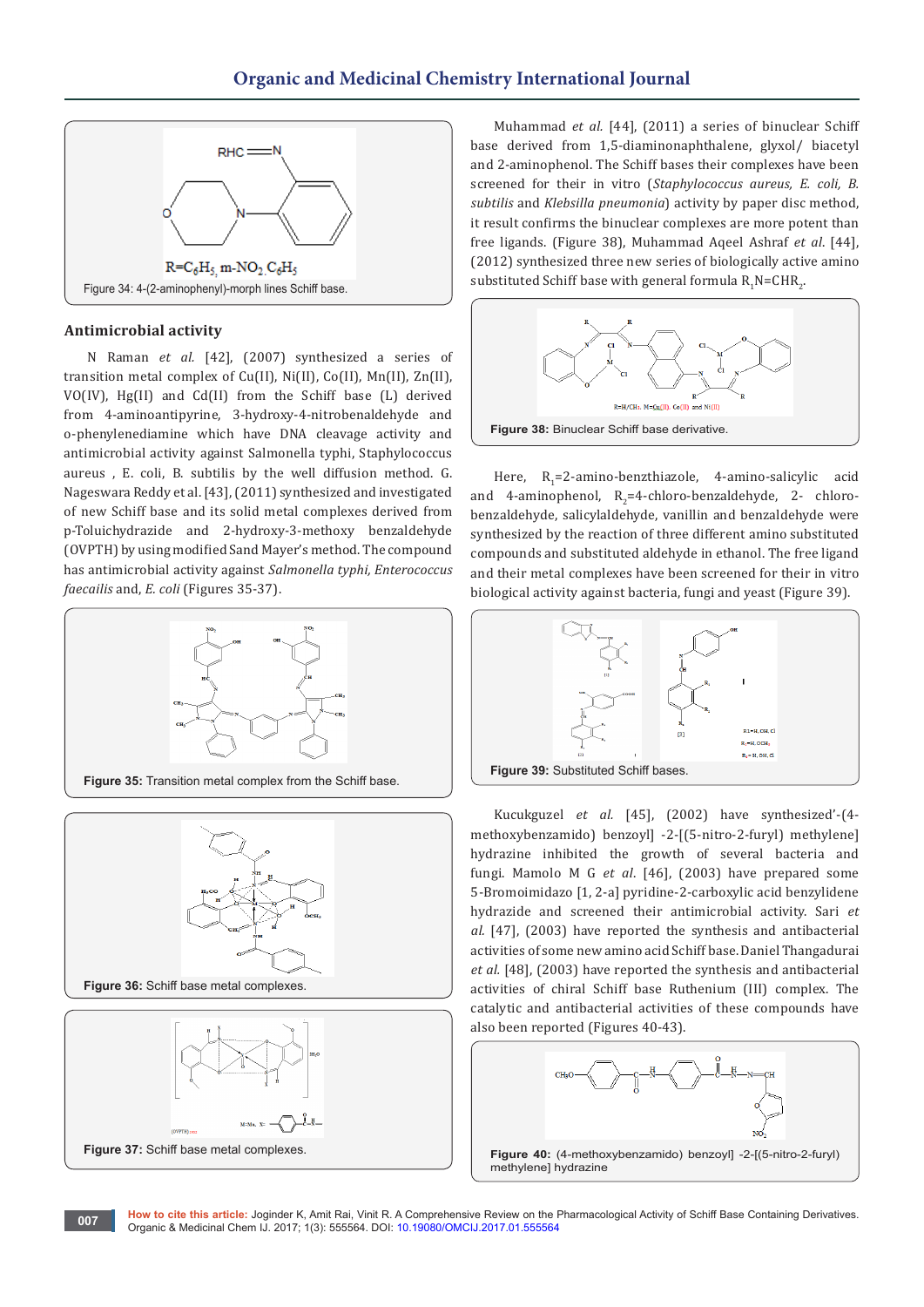

Baluja *et al.* [49], (2006) have studied the antibacterial activities of the following Schiff base. Spinu *et al*. [50], (2007) have reported the synthesis and antibacterial activity of Schiff base by the condensation of 2-thiophenecaroxaldehyde with 2-aminopyridine.N-(2-thienylmethylidene)-2-aminopyridine (TNAPY). Nair et al. [51], (2006) have reported the synthesis and antibacterial activities of some Schiff base complexes .The Schiff bases showed greater activity than their metal complexes. Morad *et al.* [52], (2007) have reported the synthesis, physical characterization and antibacterial activities of Ni(II) Schiff base complexes (scheme) (Figures 44-47).

**Figure 43:** Chiral Schiff base Ruthenium.





Faizul *et al.* [53], (2007) have reported the synthesis of Schiff bases of naptha [1,2-d]thiazol-2-amine and metal complexes of 2-(2,-hydroxy)benzylidene amino napthathiazole as a potential antimicrobial agent. Raman *et al.* [54], (2007) have reported the synthesis of the following Schiff base ligand. These authors have studied the DNA cleavage and antimicrobial activity of the Schiff base transition metal complexes. *Elzahany et al.* [55], (2008) have synthesized of the following transition metal complexes with Schiff bases derived from 2-formylindole, salicylaldehyde, and N-amino Rhoda nine. The free ligand and their metal complexes where also screened for antimicrobial activities against *B. cerens, E. coli, P. aeruginosa, S. aureus and Candida albicans* (Figure 47- 50).

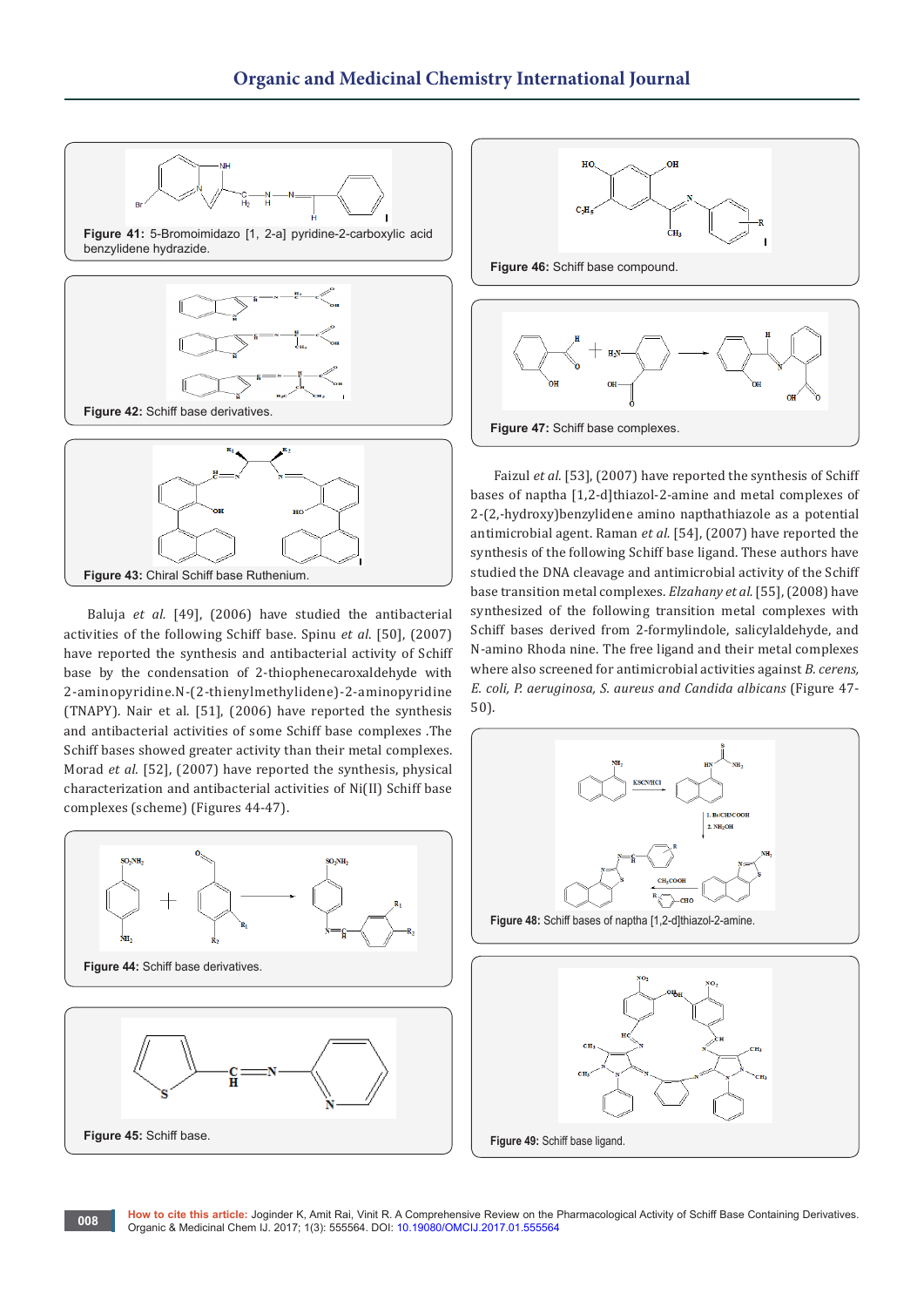

Desai RM *et al.* [56], (1999) have synthesized some new 1,3,4-oxadiazoles, sulphonamides, 5-imidazolinones, azomethanes, 4-thiazolidinones, 2-azetidinones, formazans, Schiff base and terazolium chlorides which have shown antimicrobial activity against E. coli, P. fluorescence, B. mega, B. subtilis. Compounds also exhibited the antifungal activity against A. awamori at 50mg/ml concentration. The formazans (a-g) have been prepared by coupling reaction of solution sulphonamides with azomethines (5a-en) in pyridine at temperature  $0-5$ <sup>o</sup>C (Figure 51).



Desai KG *et al*. [57], (2005) have synthesized active Schiff bases using microwave method and their derivatives Formazans which have shown antimicrobial activity against B. substilis, E. coli and S. aureus. The synthesized compounds also exhibited the antifungal activity against C albicans and A. Niger by filter paper disc technique. Different formazans were synthesized by condensation of p- nitrobenzoyl hydride with substituted aromatic aldehydes under microwave irradiation and also by a conventional method to produce Schiff bases (3a-j).



These Schiff bases on condensation with a diazonium salt of 6-methoxy -2-aminobenzothiazole give formazans (4a-j). (Figure 52), Pandey VK and Negi HS *et al.* [58], (1999) have synthesized

1 ' - (2 ' - aryl - 4 - oxo(3H) qunazolyl) -3- aryl -5- phenyl formazans and the compounds have shown antiviral activity against Vaccinia virus in chick embryo fibroblast. 1' - (2 ' - aryl - 4 - oxo (3H) qunazolyl) -3- aryl -5- phenyl formazans have been prepared by reaction of 2-aryl- 3 - (diazo chloro) - qunazolyl (3H) - 1- one with stirring to aryl hydrozone in pyridine maintaining the temperature between 5 and  $10^{\circ}$  C (Figure 53).

Wadher SJ *et al.* [59], (2009) have reported A series of Schiff base and 2-azetidinonesof 4,4'-diaminodiphenylsulphonehavebeen synthesized. 4,4'-diaminodiphenylsulphone was condensed with various aromatic or heterocyclic aldehyde in ethanol in the presence of concentrated sulphuricacidas a catalyst to yield the Schiff base. All these compounds were evaluated for their in vitro activity against several microbes. Some compounds exhibited potent antibacterial activity with the reference standard ciprofloxacin and fluconazol (Figure 54).





#### **Anti-tubercular activity**

Mamolo *et al.* [60], (2003) have synthesized [5-(pyridine-2yl)-1, 3, 4-thidiazole-2-yl] acetic acid (3,4-diaryl-3H-thiazole-2 ylidene)hydrazide and tested for their invitro antimycobacterial activity. *Sinha* et al. [61], (2005) have synthesized-arylidene- -[2-oxo-2-(4-arylpiperazin- yl) ethyl] hydrazide derivatives containing is nicotinic acid hydrazide hydrazones and evaluated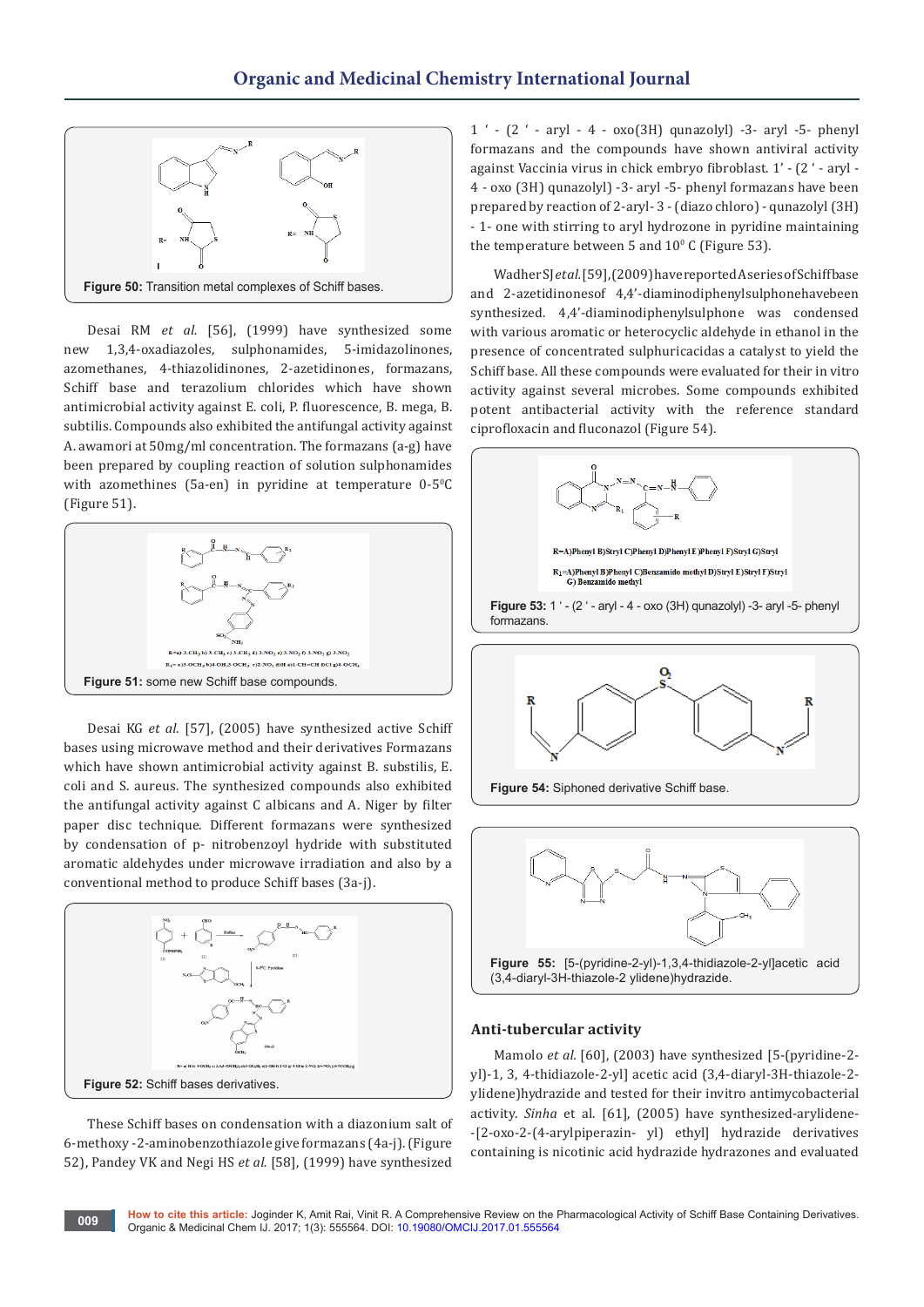their antimycobacterial activity. Sriram *et al.* [62], (2006) various diclofenac acid hydrazones were synthesized and evaluated for their in vitro and in vivo antimycobacterial activities. Hearn and Cynamon *et al.* [63], (2004) have reported the synthesis of Schiff base the antitubercular activity of Schiff base (Figures 54-58).



**Figure 58:** C-Pyridin-4-yl-methyleneamine; compound with cyclohexanone.

#### **Anticancer activity/antitumor**

Demirbas *et al.* [64], (2004) have synthesized new hydrazide-hydrazones containing 5-oxo-[1,2,4]triazole ring and studied their antitumor activity in breast cancer. Terzioglu and Gursoy et al. [65], (2003) have synthesized some novel 2,6-dimethyl- substituted-phenylmethyleneimidazo[2,1-b] [1,3,4]thiadiazole-5-carbohydrazides showed the most favorable cytotoxicity. Kamel et al. [66], (2010) a series of sulfapyridinepolyhydroxyalkylidene (or arylidene)-imino derivatives have been prepared and reported for antitumor activity (Figures 58- 61).





**Figure 61:** Sulfapyridine-polyhydroxyalkylidene (or arylidene)-imino derivatives.

Gursoy and Guzeldemirci-Ulusoy et al. [67], (2007) have synthesized 6-amino-4-aryl-2-oxo-1-(1-pyrid-3-yl- or 4-ylethylidene-amino)-1,2-dihydro pyridine-3,5-dicarbo-nitrile and studied their antitumor activity. Shabani et al. [68], (2010) have reported the synthesis, characterization and anti-tumor activity of Iron Schiff base complexes (Figure 61-63).







#### **Anticonvulsant**

Ragavendran *et al.* [69], (2007) synthesized 4-Aminobutyric acid (GABA) is the principal inhibitory neurotransmitter in the mammalian brain. GABA hydrazones were synthesized and evaluated for their anticonvulsant properties in different animal models Dimmock et al. [70], (2000) have synthesized acetyl hydrazones provided good protection against convulsions while the oxamoylhydrazones were significantly less active.

**How to cite this article:** Joginder K, Amit Rai, Vinit R. A Comprehensive Review on the Pharmacological Activity of Schiff Base Containing Derivatives. Organic & Medicinal Chem IJ. 2017; 1(3): 555564. DOI: [10.19080/OMCIJ.2017.01.555564](http://dx.doi.org/10.19080/omcij.2017.01.555564
) **<sup>0010</sup>**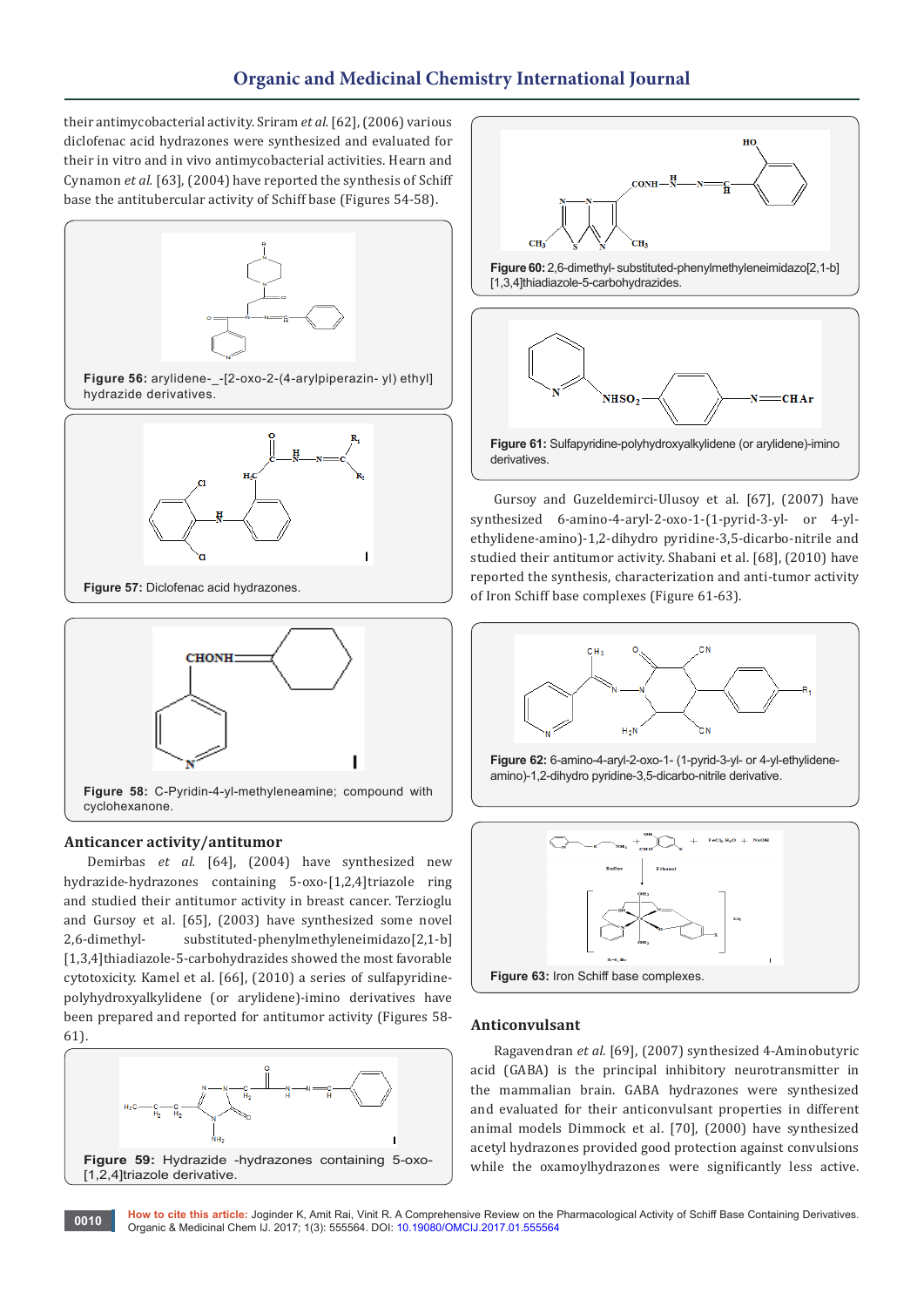Archana, Srivastava et al. [71], (2003) have synthesized new erindolylthiadiazoles and their thiazolidionones and formazans which have shown potential anti convulsing activity (Figures 64 & 65).



A series of 2- (substituted aryldennyl imino) -5- (3 indolomethylene) - 1,3,4 - thiadiazole have been synthesized via condensation of2- amino -5- (- indolomethylene) - 1,3,4 thiadiazole (3) with various aromaticaldehydes. Cyclo addition of thiglycolic acid to (4-8) yielded 3-[5- (3 '' Indole

methylene) - 1',3 ', 4' -thiadiazole - 2 ' yl] -2- substituted aryl -4- thiazolidionones and with diazonium salt solution of 4-8 gave 1- [ 5 '-(3 '' Indole methylene) - 2 ' - imino- 1',3 ', 4' -thiadiazole - 2 ' yl] -1,2- substituted aryl ] formazans (Figure 66).



#### **Antioxidant activity**

Valentina *et al.* [72], (2009) have synthesized Some substituted 1,2,4 - triazo-5-thione Schiff base and studied their antioxidant activity (Figure 67).



#### **Anti-diabetic activity**

Racanska et al. [73], (2006) have studied the anti diabetic activity of some Copper Schiff base complexes on Alexon-induced diabetic method (Figure 68).



#### **Anti-hypertensive activity**

Shreenivas MT *et al.* [74], (2009) have reported Many Schiff bases and they were prepared by condensation reaction of nitro compound containing biphenyl ether amines with aromatic aldehydes and ketone derivatives and thiazolidines were prepared by Schiff base with a thiglycolic acid. The synthesized compounds were screened for AT1 Angiotensin (An II) Receptor Antagonist activity. The nitro compound containing biphenyl ether Schiff bases and thiazolidines show good activity compared with losartan (Figure 69).



#### **Other activity**

Katritzky AN *et al.* [75], (1995) have synthesized several 1, 3, 5 triphenyl formazans using a new methodology. Azo coupling of aryl diazonium salts with aryl aldehyde , aryl hydrazones under mild basic conditions in two-phase liquid- liquid media is efficiently promoted by phase -transfer catalysts (Onium salts or dicyclohexano-18 crown 6) at -25oC. The condensation of benzaldehyde with phenyl hydrazine followed by phase, transfer catalyzed azo-coupling with phenyl diazonium chloride (one pot procedure) gave 1,3,5 triphenyl formazans in a 54% yield without isolation of the intermediate benzaldehyde phenyl hydrazone. A double azo-coupling reaction of phenyl diazonium chloride with 9-different CH-active compounds afforded corresponding formazan only in the case of phenyl pyruvic acid. Reaction with malonamide gave 3-carboaomoyl 1,5-diphenyl formazan instead of expected 1,5-diphenyl formazans (Figure 70).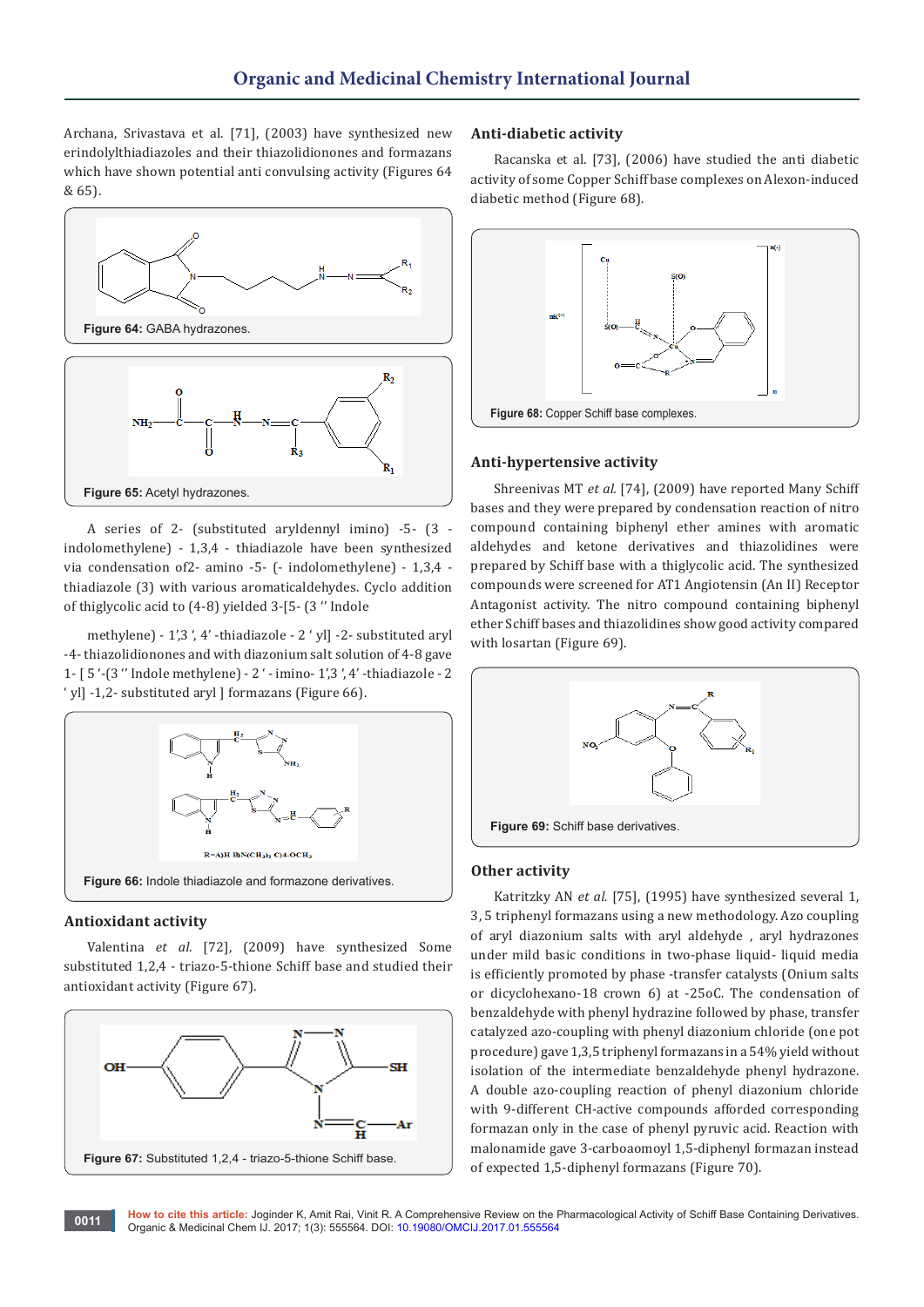

Khalil RA *et al*. [76], (2008) have been reported the present paper firstly announces the possibility of using a Schiff base as an acid-base indicator. This surprising phenomenon can be considered as an interest due to the fact that Schiff bases are usually unstable in solutions and definitely undergo hydrolysis. It was found that such a specific observation depends merely upon the chemical structure and type of the substitute of amine that reacts with aldehyde to give the Schiff base (Figure 71).



Arshi N *et al.* [77], (2009) have reported Non classical methods (water based reaction,

microwave and grindstone chemistry) were used for the preparation of Schiff bases from 3-chloro-4-fluoro aniline and several benzaldehyde. The key raw materials were allowed to react in water, under microwave irradiation and grindstone. These methodologies constitute an energy-efficient and environmentally benign greener chemistry version of the classical condensation reactions for Schiff bases formation (Figure 72).



Mohamed N Ibrahim *et al.* [78], (2007) have reported Many Schiff bases which were

prepared by condensation reaction of certain aromatic amines with aromatic

aldehydes derivatives, then the fluorescence properties of these Schiff bases were

examined in acidic and basic media. It shows that, these compounds can be used

for spectrofluorimetric monitoring of small pH changes. Hai Jian Yang *et al* [79], (2002) have described A microwave-assisted preparation of a series of Schiff-base via efficient condensation of salicylaldehyde

and aryl amines without solvent is in high yield as well as environmental

friendship reaction in organic synthesis (Figures 73 & 74).

#### **Conclusion**

Schiff-base exhibited versatile pharmacological activity, especially wide range of derivatives had shown potent antitumor effects against variety of human cell lines and in vivo animal models. Structure activity relationship of Schiff-base containing derivatives indicated that Schiff-base moiety essential for the pharmacological activity. These results revealed that Schiff-base is an essential pharmacophore for the anticonvulsant activity. We observed that Schiff-base containing derivatives had potent new light to medicinal chemist or scientist to discover new drug. Because of its high efficacy and lower side effect, this ring may be useful tool of new light for modern therapy.

#### **Acknowledgement**

The authors would like to express their gratitude to Babasaheb Bhimrao Ambedkar University (a Central University) Lucknow for providing the research data facilities.

#### Reference

- 1. Nic M, Jirat J, Kosata B eds (2006) Schiff baseIUPAC Compendium of Chemical Terminology. DOI:10.1351/goldbook.S05498. ISBN 096785 9-8.
- 2. Nic M, Jirat J, Kosata B eds (2006) azomethines. IUPAC Compendium of Chemical Terminology. DOI:10.1351/goldbook. A00564. ISBN 0-9678550-9-8.
- 3. Nic M, Jirat J, Kosata B eds (2006) anils. IUPAC Compendium of Chemical Terminology (DOI:10.1351/goldbook.A00357. ISBN 0-9678550-9-8.
- 4. Schiff H (1846) Arm Chem 137: 118.
- 5. [Da Silva CM, Da Silva DL, Modolo LV, Rosemeire B Alves, Maria A de](http://www.sciencedirect.com/science/article/pii/S2090123210000603)  [Resende, et al. \(2011\) Schiff bases: A short review of their antimicrobial](http://www.sciencedirect.com/science/article/pii/S2090123210000603)  [activities. J of adv res 2\(1\): 1-8.](http://www.sciencedirect.com/science/article/pii/S2090123210000603)
- 6. Jarrahpour A, A M Zarei (2004) Synthesis of 2-({[4-(4-{[(E)-1-(2 hydroxy-3-methoxyphenyl) methylidene amino} phenoxy) phenyl imino}methyl)- 6 -methoxyl phenol. MolbankM352. ISSN 1422-8599. Retrieved February 22.
- 7. Tim Soderberg (2010) [Organic Chemistry With a Biological Emphasis.](http://digitalcommons.morris.umn.edu/chem_facpubs/2/)  [University of Minnesota Morris.](http://digitalcommons.morris.umn.edu/chem_facpubs/2/)
- 8. Biochemistry dictionary (2012) Jeff D Cronk, Gonzaga University.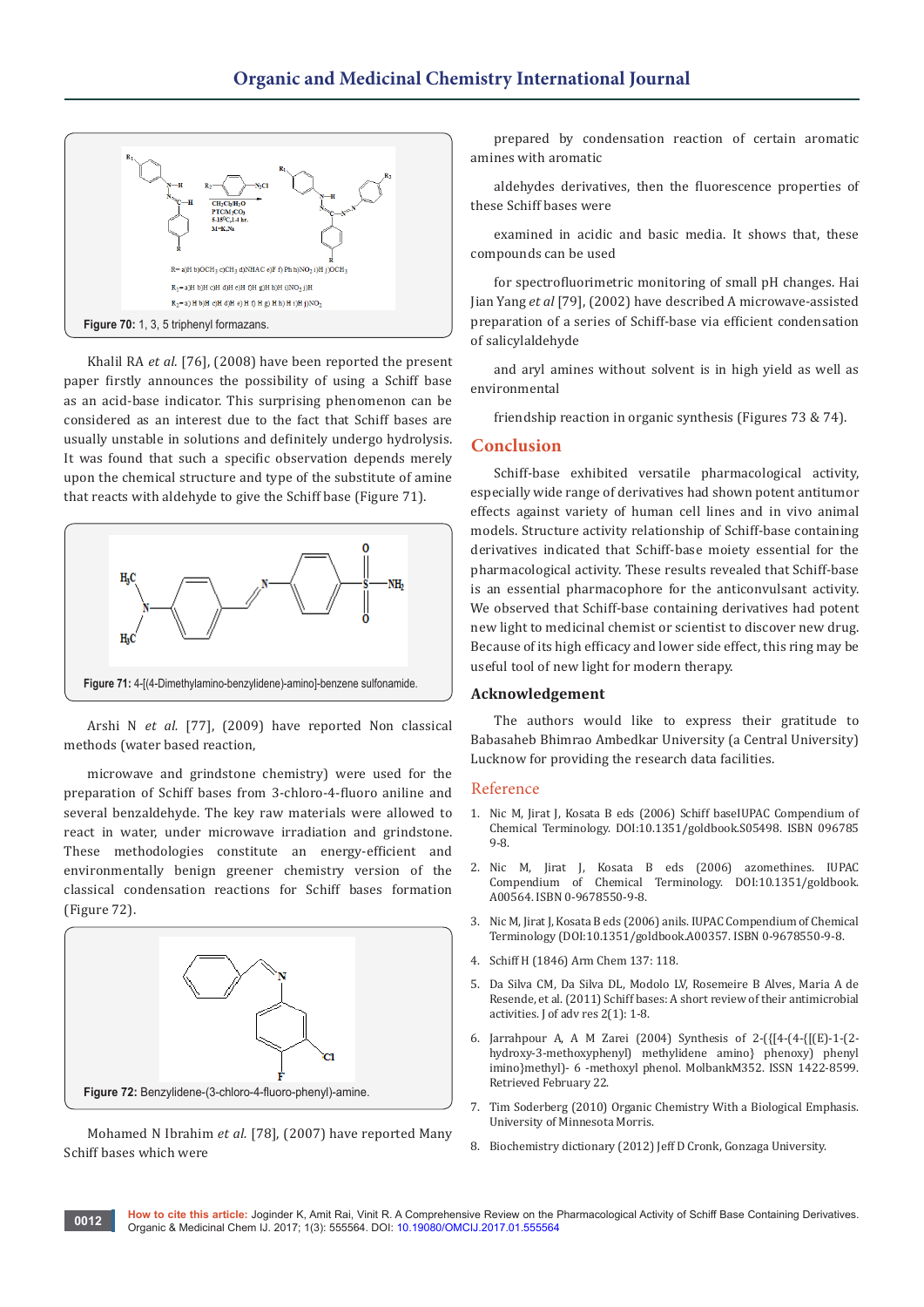- 9. PG Cozzi (2004) Metal–Salen Schiff base complexes in catalysis: practical aspects. Chemical Society Reviews 33: 410-421.
- 10. [DH Won, D W Yoon, S J Hong, C H Lee, Jonathan L Sessler, et al. \(2006\)](http://journal.kcsnet.or.kr/main/j_search/j_abstract_view.htm?code=B060622&qpage=j_search&spage=b_bkcs&dpage=ar)  [Synthesis and Structure of Non-aromatic Porphyrinoid Schiff-base](http://journal.kcsnet.or.kr/main/j_search/j_abstract_view.htm?code=B060622&qpage=j_search&spage=b_bkcs&dpage=ar)  [Macro cycles Bearing Thiophene. Bull Korean Chem Soc 27\(6\): 925.](http://journal.kcsnet.or.kr/main/j_search/j_abstract_view.htm?code=B060622&qpage=j_search&spage=b_bkcs&dpage=ar)
- 11. MN Ibrahim, S E A Sharif (2007) Synthesis, characterization and use of Schiff bases as fluorimetric analytical reagents. E-Journal of Chemistry 4(4): 531-535.
- 12. K B Gudasi, G S Nadagouda, T R Goudar (2006) Journal Indian Chem Soc 83: 376.
- 13. P G More, B N Muthal, A S Lawand (2006) Journal Indian Chem Soc 83: 36.
- 14. [D Kuklkarni, S A Patil, P S Badami \(2009\) Electrochemical Properties](http://www.electrochemsci.org/papers/vol4/4050717.pdf)  [of some Transition Metal Complexes: Synthesis, Characterization and](http://www.electrochemsci.org/papers/vol4/4050717.pdf)  [In-vitro antimicrobial studies of Co\(II\), Ni\(II\), Cu\(II\), Mn\(II\) and Fe\(III\)](http://www.electrochemsci.org/papers/vol4/4050717.pdf)  [Complexes. Int J Electrochem Sci 4: 717-729.](http://www.electrochemsci.org/papers/vol4/4050717.pdf)
- 15. [N Raman, V Muthuraj, S Ravichandran, A Kulandaisamy \(2003\)](http://www.ias.ac.in/article/fulltext/jcsc/115/03/0161-0167)  [Synthesis, characterization and electrochemical behaviour of Cu\(II\),](http://www.ias.ac.in/article/fulltext/jcsc/115/03/0161-0167)  [Co\(II\), Ni\(II\) and Zn\(II\) complexes derived from acetyl acetone and](http://www.ias.ac.in/article/fulltext/jcsc/115/03/0161-0167)  [p-anisidine and their antimicrobial activity. Indian Acad Sci \(Chemi. Sci\)](http://www.ias.ac.in/article/fulltext/jcsc/115/03/0161-0167)  [115\(3\): 161-167.](http://www.ias.ac.in/article/fulltext/jcsc/115/03/0161-0167)
- 16. [PAM Farias, M B R Bostos \(2009\) Electrochemical Behavior of](http://www.electrochemsci.org/papers/vol4/4030458.pdf)  [Copper\(II\) salen in Aqueous Phosphate Buffer at the Mercury Electrode.](http://www.electrochemsci.org/papers/vol4/4030458.pdf)  [Int J Electrochem Sci 4: 458-470.](http://www.electrochemsci.org/papers/vol4/4030458.pdf)
- 17. Sheikhshoaie, S Saeedina (2010) the Arbian Journal for Science and Engineering 35: 53.
- 18. [W T Gao, Z Zheng \(2002\) Synthetic Studies on Optically Active Schiff](http://www.mdpi.com/1420-3049/7/7/511)[base Ligands Derived from Condensation of 2-Hydroxyacetophenone](http://www.mdpi.com/1420-3049/7/7/511)  [and Chiral Diamines. Molecules 7\(7\): 511-516.](http://www.mdpi.com/1420-3049/7/7/511)
- 19. T Uchida, T Katsuki (2001) Tetrahedron Letters 42: 6911-6914.
- 20. Watanabe, T Uchida, K Ito, T Katsuki (2002) Tetrahedron Letters 43: 4481-4485.
- 21. DR Reddy, ER Thornton (1992) A very mild, catalytic and versatile procedure for α-oxidation of ketone silyl enol ethers using (salen) manganese(III) complexes; a new, chiral complex giving asymmetric induction. A possible model for selective biochemical oxidative reactions through enol formation. Journal of Chemical Society Chemical Communication 2: 172-173.
- 22. A Wald mar, TF Rainer, RS Viet, RS M Chantu (1998) Journal of American Chemical Society 120: 708-714.
- 23. K Nakajima, K Kojima, T Aoyama, J Fujita (1986) Chemistry Letters 1483-1486.
- 24. H Nishikori, C Ohta, T Katsuki (2000) Synlett 1557-1560.
- 25. [T Uchida, R Irie, T Katsuki \(1999\) Chiral \(ON\) Ru-salen catalyzed](https://kumamoto.pure.elsevier.com/en/publications/chiral-onru-salen-catalyzed-cyclopropanation-high-cis-and-enantio)  [cyclopropanation: High cis- and enantio-selectivity. Synlett 7: 1166-](https://kumamoto.pure.elsevier.com/en/publications/chiral-onru-salen-catalyzed-cyclopropanation-high-cis-and-enantio) [1168.](https://kumamoto.pure.elsevier.com/en/publications/chiral-onru-salen-catalyzed-cyclopropanation-high-cis-and-enantio)
- 26. T Katsuki (2004) Unique asymmetric catalysis of cis-β metal complexes of salen and its related Schiff-base ligands. Chemical Society Reviews 33: 437-444.
- 27. SH Zhao, PR Ortiz, BA Keys, KG Davenport (1996) Tetrahedron Letters 2725.
- 28. RG Cavell, K Aparna, RP Kamalesh Babu, Q Wang (2002) Journal of Molecular Catalysis A Chemical 137-143.
- 29. GJP Britovsek, VC Gibson, BS Kimberly, PJ Maddox, SJ Mc Tavish, et al. (1998) Novel olefin polymerization catalysts based on iron and cobalt. Chemical Communications 7: 849-850.
- 30. [GJP Britovsek, VC Gibson, DF Wass \(1999\) The Search for New-](http://onlinelibrary.wiley.com/doi/10.1002/(SICI)1521-3773(19990215)38:4%3C428::AID-ANIE428%3E3.0.CO;2-3/full)[Generation Olefin Polymerization Catalysts: Life beyond Metallocenes.](http://onlinelibrary.wiley.com/doi/10.1002/(SICI)1521-3773(19990215)38:4%3C428::AID-ANIE428%3E3.0.CO;2-3/full)  [Angewandte Chemie International Edition 38\(4\): 428-447.](http://onlinelibrary.wiley.com/doi/10.1002/(SICI)1521-3773(19990215)38:4%3C428::AID-ANIE428%3E3.0.CO;2-3/full)
- 31. S Matsui, T Fujita (2001) Catalysis Today 63-73.
- 32. [Y Nakayama, H Bando, Y Sonobe, T Fujita \(2004\) Olefin polymerization](http://www.sciencedirect.com/science/article/pii/S1381116903007969)  behavior of bis(phenoxy-imine)  $Zr$ , Ti, and V complexes with  $MgCl<sub>2</sub>$ . [based co catalysts. Journal of Molecular Catalysis A Chemical 213910:](http://www.sciencedirect.com/science/article/pii/S1381116903007969)  [141-150.](http://www.sciencedirect.com/science/article/pii/S1381116903007969)
- 33. [R Souane, F Isel, F Peruch, PJ Lutz. \(2002\) Pyridine bis\(imine\) cobalt or](http://www.sciencedirect.com/science/article/pii/S1631074802013292)  [iron complexes for ethylene and 1-hexene \(co\)polymerization. Comptes](http://www.sciencedirect.com/science/article/pii/S1631074802013292)  [Rendus Chimie 5\(1\): 43-48.](http://www.sciencedirect.com/science/article/pii/S1631074802013292)
- 34. [G Venkatachalam, R Ramesh \(2005\) Ruthenium\(III\) Schiff base](http://www.sciencedirect.com/science/article/pii/S1387700305002510)  [complexes of \[ONNO\]-type mediated transfer hydrogenation of ketones.](http://www.sciencedirect.com/science/article/pii/S1387700305002510)  [Inorganic Chemistry Communications 8\(11\): 1009-1013.](http://www.sciencedirect.com/science/article/pii/S1387700305002510)
- 35. [G Venkatachalam, R Ramesh \(2006\) Ruthenium\(III\) bis-bidentate Schiff](http://www.sciencedirect.com/science/article/pii/S1387700306001432)  [base complexes mediated transfer hydrogenation of imines. Inorganic](http://www.sciencedirect.com/science/article/pii/S1387700306001432)  [Chemistry Communications 9\(7\): 703-707.](http://www.sciencedirect.com/science/article/pii/S1387700306001432)
- 36. [Sondhi MS, Singh N, Kumar, Lozach O,](https://www.ncbi.nlm.nih.gov/pubmed/16480879) Meijer L (2006) A. Synthesis, [anti-inflammatory, analgesic, and kinase \(CDK-1, CDK-5 and GSK-3\)](https://www.ncbi.nlm.nih.gov/pubmed/16480879)  [inhibitionactivity evaluation of benzimidazole/benzoxazole derivatives](https://www.ncbi.nlm.nih.gov/pubmed/16480879)  [and some Schiff bases. BioorgMed Chem 14\(11\): 3758-3765.](https://www.ncbi.nlm.nih.gov/pubmed/16480879)
- 37. [Chinnasamy RP, Sundararajan R, Govindraj S \(2010\) Synthesis](https://www.ncbi.nlm.nih.gov/pmc/articles/PMC3255410/)  [characterization and analgesic activity of novel Schiffbase of isatin](https://www.ncbi.nlm.nih.gov/pmc/articles/PMC3255410/)  [derivatives. J Adv Pharm Tech Res 3: 342-347.](https://www.ncbi.nlm.nih.gov/pmc/articles/PMC3255410/)
- 38. Bhandari SV, Bothara KG, Raut MK, Patil AA, Sarkate AP, et al. (2008) Med Chem 16: 1822.
- 39. [Bawa S, Kumar S \(2009\) Synthesis of Schiff's bases of 8-methyl](http://nopr.niscair.res.in/handle/123456789/2938) $tetrazolo[1,5-a]$ quinoline as potential anti-inflammatory [antimicrobial agents. Ind J Chem 48B: 142-145.](http://nopr.niscair.res.in/handle/123456789/2938)
- 40. [Lima PC, Lima LM, Silva KC, Leda PH, Miranda ALP, et al. \(2000\)](http://www.sciencedirect.com/science/article/pii/S0223523400001203)  [Synthesis and analgesic activity of novel](http://www.sciencedirect.com/science/article/pii/S0223523400001203) N-acylarylhydrazones and [isosters, derived from natural safrole. Euro J Med Chem 35\(2\): 187-203.](http://www.sciencedirect.com/science/article/pii/S0223523400001203)
- 41. [Panneerselvam P Priya GM, Kumar NR, Saravanan G \(2009\) Synthesis](https://www.ncbi.nlm.nih.gov/pmc/articles/PMC2865815/)  [and Pharmacological Evaluation of Schiff Bases of 4-\(2-Aminophenyl\)-](https://www.ncbi.nlm.nih.gov/pmc/articles/PMC2865815/) [Morph lines. Ind J Pharm Sci 71\(4\): 428-432.](https://www.ncbi.nlm.nih.gov/pmc/articles/PMC2865815/)
- 42. [N Raman, J Dhaveethu Raja, A SakthivelJ \(2007\) Synthesis, spectral](http://www.ias.ac.in/describe/article/jcsc/119/04/0303-0310)  [characterization of Schiff base transition metal complexes: DNA](http://www.ias.ac.in/describe/article/jcsc/119/04/0303-0310)  [cleavage and antimicrobial activity studies Chem Sci 119\(4\): 303-310.](http://www.ias.ac.in/describe/article/jcsc/119/04/0303-0310)
- 43. G Nageswara Reddy et al, (2011) IJSID 1(3): 372-385.
- 44. [Yogendra K, Mahadevan K M, Madhusudhana N, Suneel Naik, Gopalappa](http://www.ipcbee.com/vol10/2-V00003.pdf)  [H \(2011\) Photocatalytic Decolorization of Coralene Dark Red 2B Azo](http://www.ipcbee.com/vol10/2-V00003.pdf)  [Dye by Using Calcium Zincate Nanoparticles in Presence of Natural](http://www.ipcbee.com/vol10/2-V00003.pdf)  [Sunlight. International Conference on Chemistry and Chemical Process,](http://www.ipcbee.com/vol10/2-V00003.pdf)  [IACSIT press, Singapore IPCBEE Vol 10.](http://www.ipcbee.com/vol10/2-V00003.pdf)
- 45. [Kucukguzel SG, Oruc EE, Rollas S, Sahin F, Ozbek A \(2002\) Synthesis,](http://www.sciencedirect.com/science/article/pii/S0223523401013265)  [characterisation and biological activity of novel 4-thiazolidinones,](http://www.sciencedirect.com/science/article/pii/S0223523401013265)  [1,3,4-oxadiazoles and some related compounds. Eur J Med Chem 37\(3\):](http://www.sciencedirect.com/science/article/pii/S0223523401013265)  [197-206.](http://www.sciencedirect.com/science/article/pii/S0223523401013265)
- 46. [Mamolo MG, Falagiani V, Zampieri D, Vio L, Banfi E, Scialino G, et al.](http://www.sciencedirect.com/science/article/pii/S0014827X03001034)  [\(2003\) Synthesis and antimycobacterial activity of \(3,4-diaryl-3H](http://www.sciencedirect.com/science/article/pii/S0014827X03001034)[thiazol-2-ylidene\)-hydrazide derivatives. Il Farmaco 58\(9\): 631-637.](http://www.sciencedirect.com/science/article/pii/S0014827X03001034)
- 47. NGU Sari (2003) journal of science 16(2): 283.
- 48. T D Thangadurai, SK Ihm (2003) j Ind Eng Chem 9: 563.
- 49. [S Baluja, A Solanki, N Kachhadia \(2006\) Evaluation of biological](http://link.springer.com/article/10.1007/BF03245952)  [activities of some Schiff bases and metal complexes. journal of the](http://link.springer.com/article/10.1007/BF03245952)  [Iranian Chemical Society 3\(4\): 312-317.](http://link.springer.com/article/10.1007/BF03245952)
- 50. [C Spinu, M Pleniceanu, C Tigae \(2008\) Biologically Active Transition](http://journals.tubitak.gov.tr/chem/issues/kim-08-32-4/kim-32-4-9-0703-46.pdf)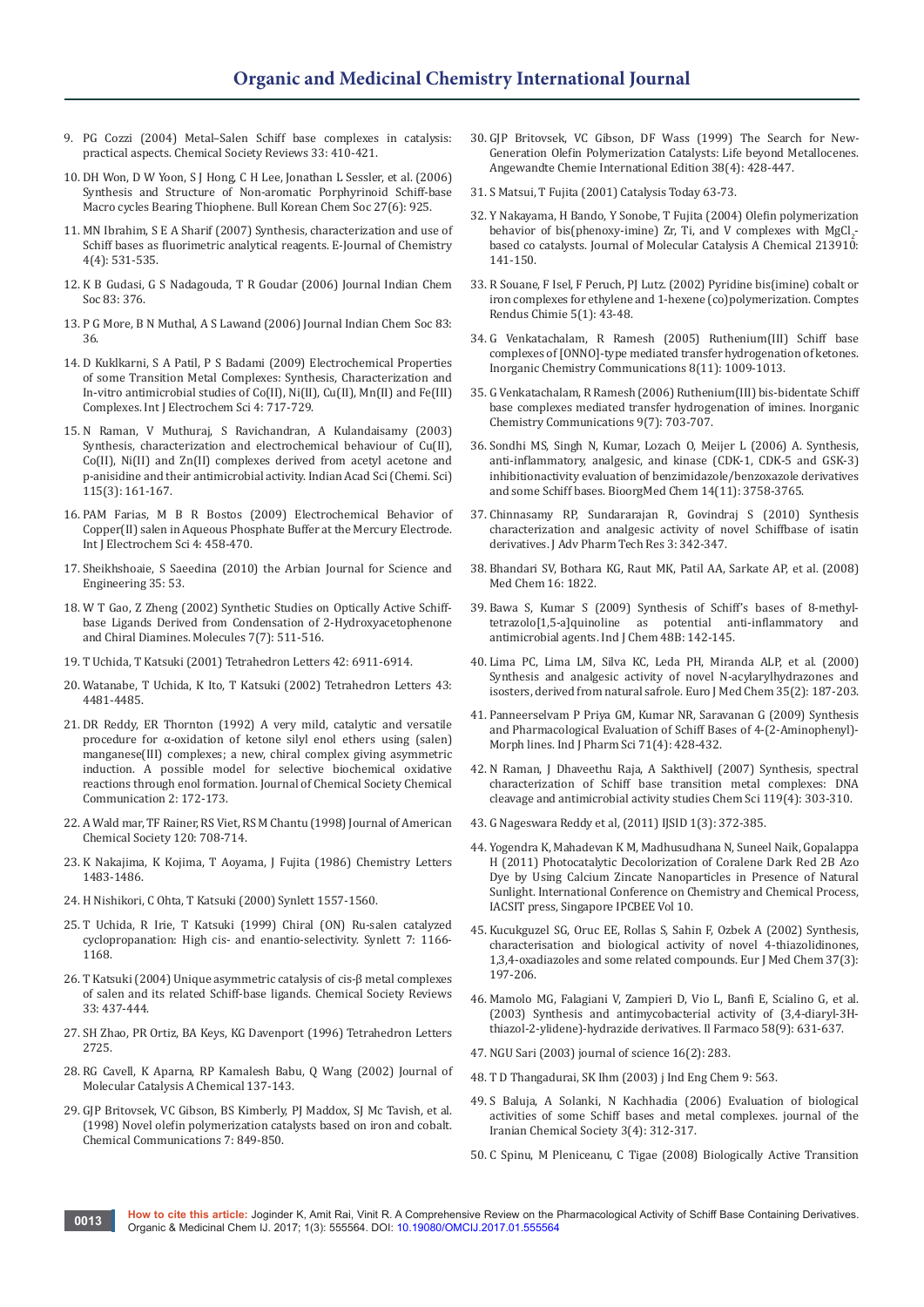[Metal Chelates with a 2-Thiophenecarboxaldehyde-Derived Schiff Base:](http://journals.tubitak.gov.tr/chem/issues/kim-08-32-4/kim-32-4-9-0703-46.pdf)  [Synthesis, Characterization, and Antibacterial Properties. Turk J Chem](http://journals.tubitak.gov.tr/chem/issues/kim-08-32-4/kim-32-4-9-0703-46.pdf)  [32: 487-493.](http://journals.tubitak.gov.tr/chem/issues/kim-08-32-4/kim-32-4-9-0703-46.pdf)

- 51. [R Nair, A Shah, S Baluja, S Chanda, \(2006\) Synthesis and antibacterial](http://www.doiserbia.nb.rs/img/doi/0352-5139/2006/0352-51390607733N.pdf)  [activity of some Schiff base complexes. J Serb Chem Soc 71\(7\): 733-744.](http://www.doiserbia.nb.rs/img/doi/0352-5139/2006/0352-51390607733N.pdf)
- 52. F A Morad, M M EL Ajaily, S B Gweirif (2007) Journal of Science and its Application 1: 72.
- 53. [Faizul A, S Satendra, K S Lal, P Om \(2007\) Synthesis of Schiff bases of](http://link.springer.com/article/10.1631/jzus.2007.B0446)  [naphtha\[1,2-d\]thiazol-2-amine and metal complexes of 2-\(2′-hydroxy\)](http://link.springer.com/article/10.1631/jzus.2007.B0446) [benzylideneaminonaphthothiazole as potential antimicrobial agents.](http://link.springer.com/article/10.1631/jzus.2007.B0446)  [Journal of University Sciences B 8\(6\): 446-452.](http://link.springer.com/article/10.1631/jzus.2007.B0446)
- 54. [N Raman, JD Raja, A Sakthivel \(2007\) Synthesis, spectral characterization](http://link.springer.com/article/10.1007/s12039-007-0041-5)  [of Schiff base transition metal complexes: DNA cleavage and](http://link.springer.com/article/10.1007/s12039-007-0041-5)  [antimicrobial activity studies. J Chem Sci 119\(4\): 303-310.](http://link.springer.com/article/10.1007/s12039-007-0041-5)
- 55. [E A Elzahany, KH Hegab, S K H Khalil, K N S Youssef \(2008\) Synthesis,](http://ajbasweb.com/old/ajbas/2008/210-220.pdf)  [Characterization and Biological Activity of Some Transition](http://ajbasweb.com/old/ajbas/2008/210-220.pdf)  [Metal Complexes with Schiff Bases Derived from 2-Formylindole,](http://ajbasweb.com/old/ajbas/2008/210-220.pdf)  [Salicylaldehyde, and N-amino Rhodanine. Australian journal of Basic](http://ajbasweb.com/old/ajbas/2008/210-220.pdf)  [and Applied Science 2\(2\): 210-220.](http://ajbasweb.com/old/ajbas/2008/210-220.pdf)
- 56. [Desai RM, Desai JM, Shah VH \(1999\) Synthesis and antimicrobial profile](http://serials.unibo.it/cgi-ser/start/en/spogli/df-s.tcl?prog_art=6352424&language=ENGLISH&view=articoli)  [1,3,4 oxadiazoles, sulphonamides,5-imidazolinones, azomethines,4](http://serials.unibo.it/cgi-ser/start/en/spogli/df-s.tcl?prog_art=6352424&language=ENGLISH&view=articoli) [thiazolidinones,2-azetidinones and formazans and tetrazolium](http://serials.unibo.it/cgi-ser/start/en/spogli/df-s.tcl?prog_art=6352424&language=ENGLISH&view=articoli)  [chlorides. Ind J Het Chem 8\(4\): 329-334.](http://serials.unibo.it/cgi-ser/start/en/spogli/df-s.tcl?prog_art=6352424&language=ENGLISH&view=articoli)
- 57. [Desai KG, Desai KR \(2005\) Synthesis of some novel pharmacologically](http://nopr.niscair.res.in/handle/123456789/30687)  [active Schiff bases using microwave method and their derivatives](http://nopr.niscair.res.in/handle/123456789/30687)  [formazans by conventional method. Ind J Chem 44B\(10\): 2097-2101.](http://nopr.niscair.res.in/handle/123456789/30687)
- 58. [Pandey VK, Negi HS \(1999\) Synthesis of1-\(2'-aryl-4'-oxo\(3H\)](https://www.researchgate.net/publication/282719423_Synthesis_of_1-2%27-aryl-4%27-oxo_3H_quinazolyl-3-_aryl-5-phenyl-_formazans_as_potential_anti-viral_agents)  [quinazolyl\)-3-aryl-5phenyl-formazans as potential anti-viral agents.](https://www.researchgate.net/publication/282719423_Synthesis_of_1-2%27-aryl-4%27-oxo_3H_quinazolyl-3-_aryl-5-phenyl-_formazans_as_potential_anti-viral_agents)  [Indian Drugs 36\(1\): 37-40.](https://www.researchgate.net/publication/282719423_Synthesis_of_1-2%27-aryl-4%27-oxo_3H_quinazolyl-3-_aryl-5-phenyl-_formazans_as_potential_anti-viral_agents)
- 59. [Wadher SJ, Puranik MP, Karande NA, Yeole PG \(2009\) Synthesis and](http://sphinxsai.com/pdf/pt/pt--2.pdf)  [Bio logical Evaluation of Schiff base of Dapsone and their derivative as](http://sphinxsai.com/pdf/pt/pt--2.pdf)  [Antimicrobial agents. International Journal of Pharm Tech Research](http://sphinxsai.com/pdf/pt/pt--2.pdf)  [1\(1\): 22-33.](http://sphinxsai.com/pdf/pt/pt--2.pdf)
- 60. [Mamolo MG, Falagiani V, Zampieri D, Vio L, Banfi E, et al. \(2003\)](http://www.sciencedirect.com/science/article/pii/S0014827X03001034)  [Synthesis and antimycobacterial activity of \(3,4-diaryl-3H-thiazol-2](http://www.sciencedirect.com/science/article/pii/S0014827X03001034) [ylidene\)-hydrazide derivatives. Il Farmaco 58\(9\): 631-637.](http://www.sciencedirect.com/science/article/pii/S0014827X03001034)
- 61. [Sinha N, Jain S, Tilekar A, Upadhayaya RS, Kishore N, et al. \(2005\)](http://www.sciencedirect.com/science/article/pii/S0960894X0500140X)  [Synthesis of isonicotinic acid](http://www.sciencedirect.com/science/article/pii/S0960894X0500140X) N′-arylidene-N-[2-oxo-2-(4-aryl[piperazin-1-yl\)-ethyl\]-hydrazides as antituberculosis agents. Med Chem](http://www.sciencedirect.com/science/article/pii/S0960894X0500140X)  [Lett 15\(6\): 1573-1576.](http://www.sciencedirect.com/science/article/pii/S0960894X0500140X)
- 62. [Sriram D, Yogeeswari P, Devakaram RV \(2006\) Synthesis, in vitro and](http://www.sciencedirect.com/science/article/pii/S0968089605012174)  [in vivo antimycobacterial activities of diclofenac acid hydrazones and](http://www.sciencedirect.com/science/article/pii/S0968089605012174)  [amides. Bio org Med Chem 14\(9\): 3113-3118.](http://www.sciencedirect.com/science/article/pii/S0968089605012174)
- 63. [M J Hearn, M H Cynamon \(2004\) Design and synthesis of antituberculars:](http://jac.oxfordjournals.org/content/53/2/185.full)  [preparation and evaluation against](http://jac.oxfordjournals.org/content/53/2/185.full) Mycobacterium tuberculosis of an [isoniazid Schiff base. Journal of Antimicrobial Chemotherapy 53: 185-](http://jac.oxfordjournals.org/content/53/2/185.full) [191.](http://jac.oxfordjournals.org/content/53/2/185.full)
- 64. [Demirbas N, Karaoglu S, Demirbas A, Sancak K \(2004\) Synthesis](http://www.sciencedirect.com/science/article/pii/S0223523404001333)  [and antimicrobial activities of some new 1-\(5-phenylamino-\[1,3,4\]](http://www.sciencedirect.com/science/article/pii/S0223523404001333) thiadiazol-2-yl)methyl-5-oxo-[1,2,4] triazole and 1-(4-phenyl-5thiadiazol-2-yl)methyl-5-oxo-[1,2,4]triazole

[thioxo-\[1,2,4\]triazol-3-yl\)methyl-5-oxo- \[1,2,4\]triazole derivatives. Eur](http://www.sciencedirect.com/science/article/pii/S0223523404001333)  [J Med Chem 39\(9\): 793-804.](http://www.sciencedirect.com/science/article/pii/S0223523404001333)

- 65. [Terzioglu N, Gursoy A \(2003\) Synthesis and anticancer evaluation of](http://www.sciencedirect.com/science/article/pii/S0223523403001387)  [some new hydrazone derivatives of 2,6-dimethylimidazo\[2,1-b\]\[1,3,4\]](http://www.sciencedirect.com/science/article/pii/S0223523403001387) [thiadiazole-5-carbohydrazide. Eur J Med Chem 38\(7-8\): 781-786.](http://www.sciencedirect.com/science/article/pii/S0223523403001387)
- 66. [Kamel MM, Ali HI, Anwar MM, Mohamed NA, Soliman AM \(2010\)](http://www.sciencedirect.com/science/article/pii/S0223523409005467)  [Synthesis, antitumor activity and molecular docking study of novel](http://www.sciencedirect.com/science/article/pii/S0223523409005467)  [Sulfonamide-Schiff's bases, thiazolidinones, benzothiazinones and their](http://www.sciencedirect.com/science/article/pii/S0223523409005467)  [C-nucleoside derivatives. Eur J Med Chem 45\(2\): 572-580.](http://www.sciencedirect.com/science/article/pii/S0223523409005467)
- 67. [Gursoy E, Guzeldemirci Ulusoy N \(2007\) Synthesis and primary](http://www.sciencedirect.com/science/article/pii/S0223523406003874)  [cytotoxicity evaluation of new imidazo\[2,1-b\]thiazole derivatives. Eur](http://www.sciencedirect.com/science/article/pii/S0223523406003874)  [J Med Chem 42\(3\): 320-326.](http://www.sciencedirect.com/science/article/pii/S0223523406003874)
- 68. [F Shabani, L A Saghatforoush, S Ghammamy \(2010\) Synthesis,](http://www.ajol.info/index.php/bcse/article/view/54741)  [characterization and anti-tumour activity of iron\(III\) Schiff base](http://www.ajol.info/index.php/bcse/article/view/54741)  [complexes with unsymmetric tetradentate ligands. Bull Chem. Soc.](http://www.ajol.info/index.php/bcse/article/view/54741)  [Ethiop 24\(2\): 193-199.](http://www.ajol.info/index.php/bcse/article/view/54741)
- 69. [Ragavendran JV, Sriram D, Patel SK, Reddy IV, Bharathwajan N, et al.](http://www.sciencedirect.com/science/article/pii/S022352340600290X)  [\(2007\) Design and synthesis of anticonvulsants from a combined](http://www.sciencedirect.com/science/article/pii/S022352340600290X)  [phthalimide–GABA–anilide and hydrazone pharmacophore. Eur J Med](http://www.sciencedirect.com/science/article/pii/S022352340600290X)  [Chem 42\(2\): 146-151.](http://www.sciencedirect.com/science/article/pii/S022352340600290X)
- 70. [Dimmock JR, Vashishtha SC, Stables JP \(2000\) Anticonvulsant properties](http://www.sciencedirect.com/science/article/pii/S0223523400001239)  [of various acetylhydrazones, oxamoylhydrazones and semicarbazones](http://www.sciencedirect.com/science/article/pii/S0223523400001239)  [derived from aromatic and unsaturated carbonyl compounds. Eur J Med](http://www.sciencedirect.com/science/article/pii/S0223523400001239)  [Chem 35\(2\): 241-248.](http://www.sciencedirect.com/science/article/pii/S0223523400001239)
- 71. [Archana, Srivastava VK, Kumar A \(2003\) Synthesis of newer indolyl](http://www.ijpsonline.com/abstract/synthesis-of-newer-indolyl-thiadiazoles-and-their-thiazolidinones-and-formazans-as-potential-anticonvulsant-agents-846.html)  [thiadiazoles and thiazolidinones and formazansas potent anticonvulsant](http://www.ijpsonline.com/abstract/synthesis-of-newer-indolyl-thiadiazoles-and-their-thiazolidinones-and-formazans-as-potential-anticonvulsant-agents-846.html)  [agents. Ind J Pharm Sci 65\(4\): 358-362.](http://www.ijpsonline.com/abstract/synthesis-of-newer-indolyl-thiadiazoles-and-their-thiazolidinones-and-formazans-as-potential-anticonvulsant-agents-846.html)
- 72. [Valentina P, Ilango K, Deepthi M, Harusha P, Pavani G, et al. \(2009\)](http://www.jpsr.pharmainfo.in/Documents/Volumes/Vol1Issue2/pdfs/jpsr13.pdf)  [Antioxidant Activity of Some Substituted 1, 2, 4 - Triazo-5-thione Schiff](http://www.jpsr.pharmainfo.in/Documents/Volumes/Vol1Issue2/pdfs/jpsr13.pdf)  [base. Pharm Sci Res 1\(2\): 74-77.](http://www.jpsr.pharmainfo.in/Documents/Volumes/Vol1Issue2/pdfs/jpsr13.pdf)
- 73. E Racanska, O Svajlenova, J Valuska, J Vanco, Tomas L (2006)III.
- 74. Shreenivas MT, Chetan BP, Bhat AR (2009) Synthesis and Pharmacological Evaluation of Certain Schiff Bases and Thiazoldine Derivatives as AT1 Angiotension-II(AII) Receptor Antagonists. Journal of Pharmaceutical Science and Technology 1: 88-94.
- 75. [Katritzky AN, Belyakov SA, Dai Cheng, Dupont Durst H \(1995\) Synthesis of formazans](https://www.thieme-connect.com/products/ejournals/abstract/10.1055/s-1995-3958)  [under phase-transfer conditions. Synthesis5: 577-581.](https://www.thieme-connect.com/products/ejournals/abstract/10.1055/s-1995-3958)
- 76. [RA Khalil, AH Jalil, AY Abd Alrazzak \(2008\) Application of a Schiff Base De](http://link.springer.com/article/10.1007/BF03245844)  [rived from Sulfanilamide as an Acid-Base Indicator. J Iran Chem Soc 6\(2\):](http://link.springer.com/article/10.1007/BF03245844)  [345-352.](http://link.springer.com/article/10.1007/BF03245844)
- 77. [Arshi N, Mohd S, Arikatla V Rao, Daya S Seth, Nawal K Sharma \(2009\) Synthesis of](https://doaj.org/article/2333f3e67af04fef86a4cba0bebc0641)  [Schiff Bases via Environmentally Benign and Energy-Efficient Greener Methodologies.](https://doaj.org/article/2333f3e67af04fef86a4cba0bebc0641)  [E-Journal of Chemistry 6\(S1\), S75-S78.](https://doaj.org/article/2333f3e67af04fef86a4cba0bebc0641)
- 78. [Mohamed N Ibrahim, Salah E A Sharif \(2007\) Synthesis, Characterization and of Use](https://www.researchgate.net/publication/258376750_Synthesis_Characterization_and_Use_of_Schiff_Bases_as_Fluorimetric_Analytical_Reagents_Part_II)  [Schiff Bases as Fluorimetric Analytical Reagents. E-Journal of Chemistry 4\(4\):](https://www.researchgate.net/publication/258376750_Synthesis_Characterization_and_Use_of_Schiff_Bases_as_Fluorimetric_Analytical_Reagents_Part_II)  [531-535.](https://www.researchgate.net/publication/258376750_Synthesis_Characterization_and_Use_of_Schiff_Bases_as_Fluorimetric_Analytical_Reagents_Part_II)
- 79. [Hai Jian YANG, Wen Hua SUN, Zi Long LI, Zhi MA \(2002\) The Rapid Synthesis of](https://www.researchgate.net/publication/285786037_The_rapid_synthesis_of_Schiff-Base_without_solvent_under_microwave_irradiation)  [Schiff-Base without Solvent under Microwave Irradiation. Chinese Chemical Letters](https://www.researchgate.net/publication/285786037_The_rapid_synthesis_of_Schiff-Base_without_solvent_under_microwave_irradiation)  [13: 3-6.](https://www.researchgate.net/publication/285786037_The_rapid_synthesis_of_Schiff-Base_without_solvent_under_microwave_irradiation)